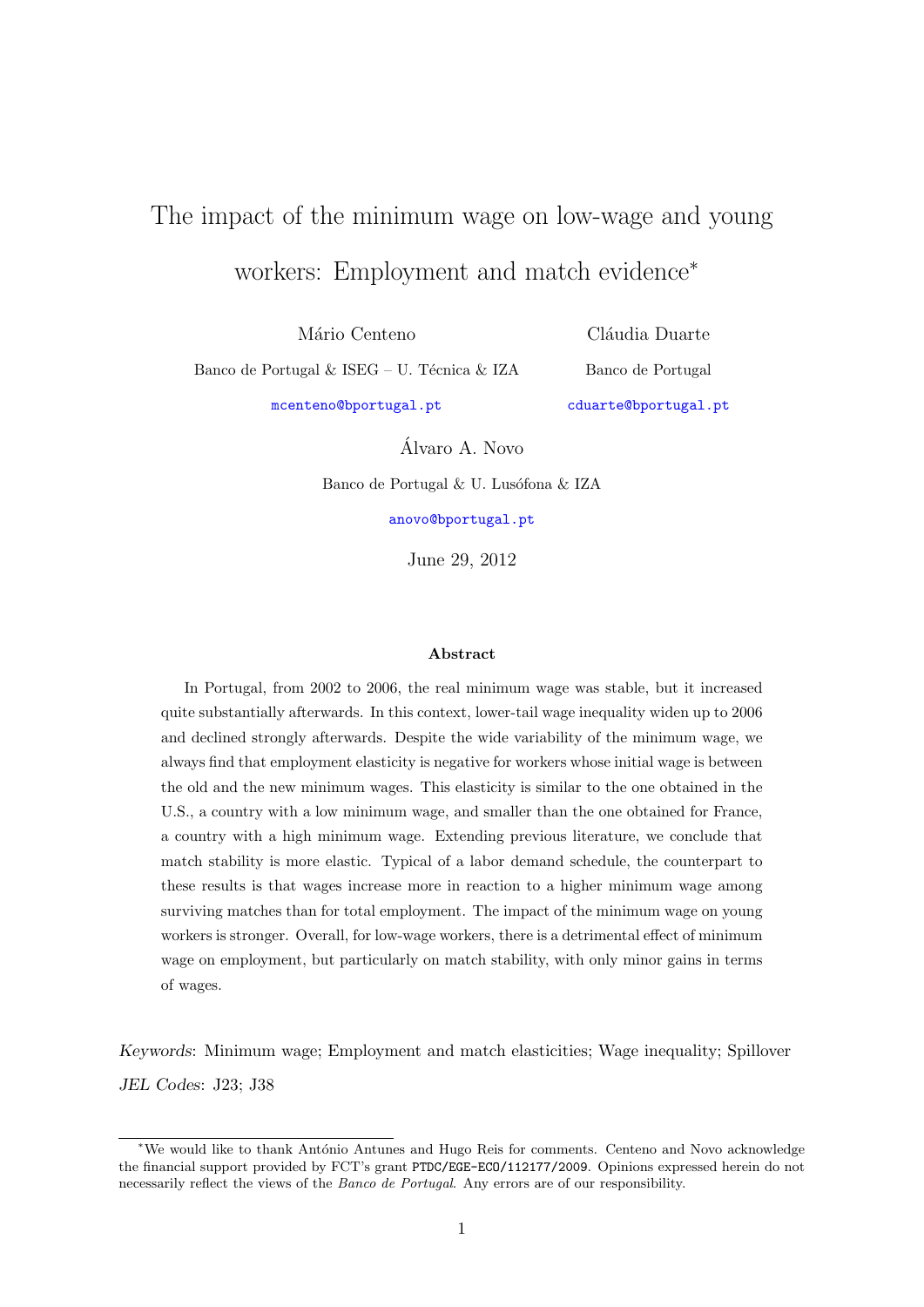# <span id="page-1-0"></span>1 Introduction

The impact of the minimum wage on securing employment does not tell us directly what is its impact on the probability of keeping the current job. The literature has focused on the impact of the minimum wage on employment, and has overlooked the elasticity of the minimum wage on remaining in the same match. The latter result is important to the discussion of the impact on the internal labor market, typical of most firms in developed economies [\(Lazear and Shaw](#page-16-0) [2007\)](#page-16-0).

The main novelty of our paper is to address these two issues and evaluate how the increase in the minimum wage affects the ability of firms to manage the incentives typical of internal labor markets. An increase in the minimum wage within a given employment relationship is expected to have a greater impact on the wage of a low-wage earner as the new minimum may be binding. Also, the higher wage may translate into a smaller probability of securing the same job. Additionally, changes in the minimum wage may alter the internal incentives of firms, in terms, for example, of returns to tenure. If firms have to compress the lowend of the wage distribution they may not be able to conveniently reward the investment in firm-specific capital that occurs as tenure accumulates due to the exogenous interference with the firm's human resources management. The minimum wage changes the relative price of workers inside the firm, making those relatively better paid relatively less expensive. This may drive employment away from minimum wage earners, but may also result in a significant compression of the wage distribution due to lower wage increases for wages just above the minimum.

As pointed out by [Freeman](#page-15-0) [\(1996\)](#page-15-0), research consensus for other countries seems to evolve around the following conclusion: the impact on employment is a debate around zero. The minimum wage seems to have some impact on the wage distribution, but a much smaller impact (if any) on the income distribution (for a detailed discussion see [Brown](#page-15-1) [\(1999\)](#page-15-1), [Card](#page-15-2) [and Krueger](#page-15-2) [\(1995\)](#page-15-2) and [Neumark and Wascher](#page-16-1) [\(2007\)](#page-16-1)). In any case, the initial level and the dimension of the increase in the minimum wage seem to be relevant to set the case.

In this study we analyze the impact of minimum wage policy on low-wage earners between 2002 and 2010. This is a quite interesting time in Portugal because a period without real minimum wage gains up to 2006 is followed by a period with quite substantial increase in minimum wage. We estimate a set of models to establish the relationship between minimum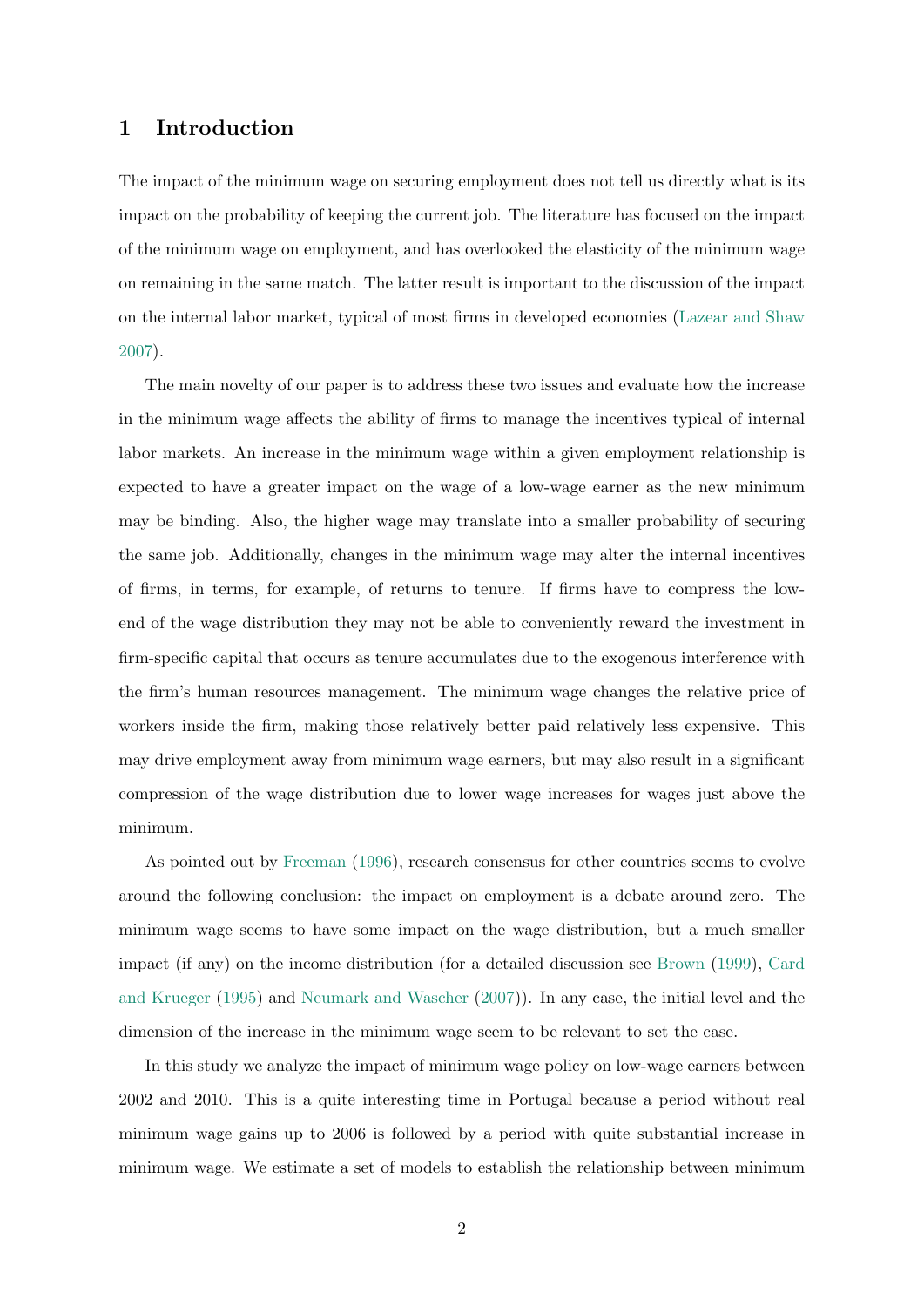wage increases and employment and match stability, conditional on a set of characteristics prevailing in the economy at that time. In particular, we study how the interaction of the real minimum wage variation and the worker position in the distribution of wages affects the probability that (s)he remains employed or in the same match. Our results indicate small impacts on both probabilities, but nonetheless a lower probability of remaining in the same match. The counterpart to these results is that changes in the minimum wage affect more strongly wages in the same match than wages when we allow the worker to change employer. These two effects complement each other in that they are the expected outcome along a labor demand schedule.

With small disemployment effects and limited shares of minimum wage earners, [Autor,](#page-15-3) [Manning and Smith](#page-15-3) [\(2010\)](#page-15-3) pointed out that the impact of minimum wage policies on lowertail wage inequality suggests the existence of wage spillover effects. This means that the impact of minimum wage could go beyond the direct effect on minimum wage earners, so that increases in the minimum wage would trigger increases in the wages of workers not covered by the minimum wage – a "ripple" effect, as [Neumark, Schweitzer and Wascher](#page-16-2) [\(2004\)](#page-16-2) put it. For example, in a general equilibrium framework, firms that replace minimum-wage earners by workers with slightly higher wages, increase the demand for this type of workers, resulting in higher wages [\(Teulings](#page-16-3) [2000,](#page-16-3) [2003\)](#page-16-4).

Our results confirm this general appraisal. Large updates of the minimum wage lead to significant reductions in lower-tail wage inequality. This compression of wages was both explained by significant wage increases in the lower percentiles and below average wage increases at median wages. However, they are also associated with significant decreases in employment. Our results also show that, for the period of quite substantial increases in minimum wage (2007 onwards), the rates of change of wages up to the 75th percentile have a distinct pattern, with low-wage workers receiving the highest pay rises and medium-wage workers receiving the lowest pay raises.

This evidence suggests that, adding to the "ripple" effect, a compression of pay rises for medium-wage earners may also be taking place. Our heuristic approach to measuring spillover effects is complemented by more sophisticated techniques, such as the one suggested by [Autor](#page-15-3) [et al.](#page-15-3) [\(2010\)](#page-15-3). In contrast with [DiNardo, Fortin and Lemieux](#page-15-4) [\(1996\)](#page-15-4), whose methodology assumes that the minimum wage has no effect on the shape of the wage distribution to its right,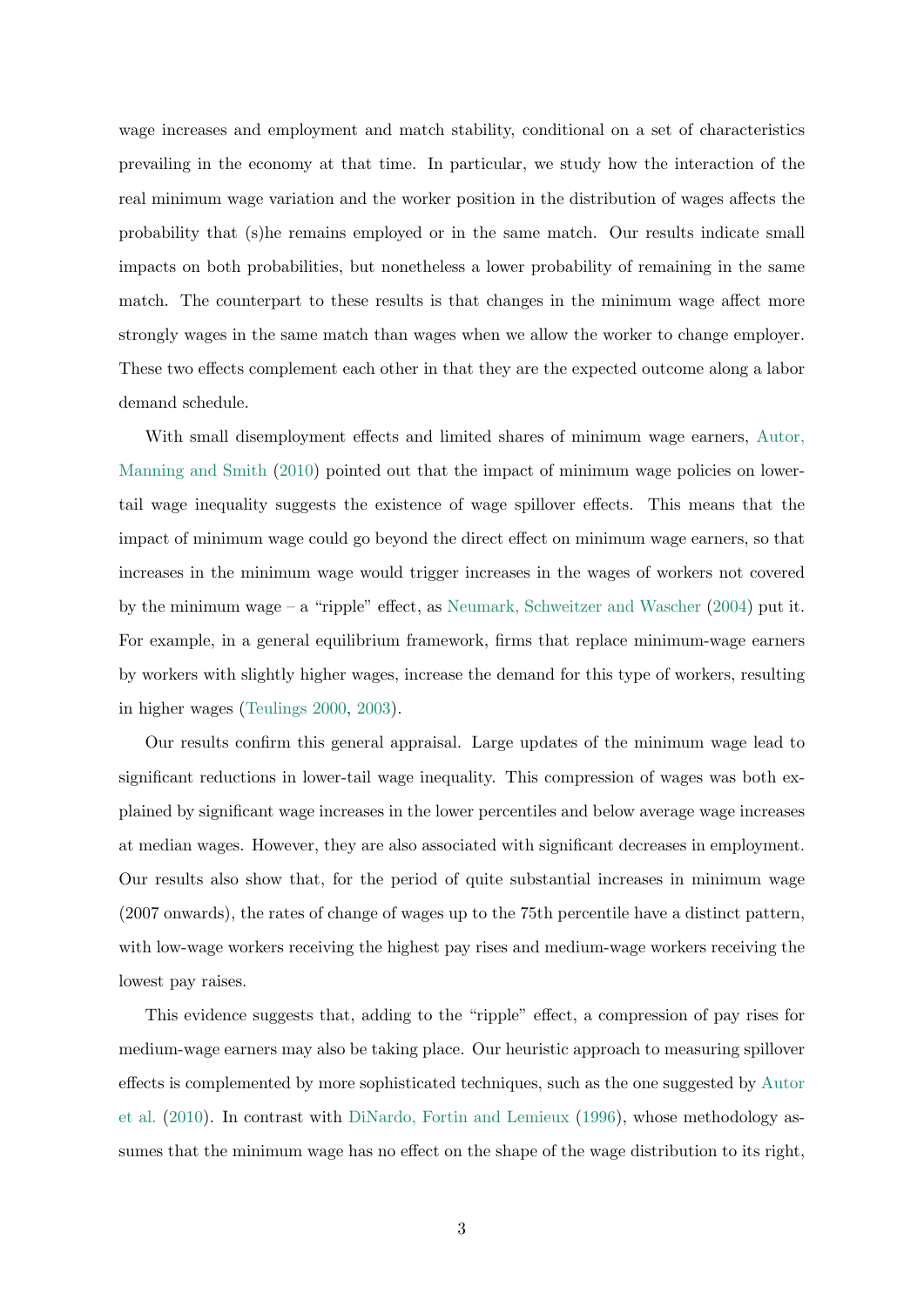these authors compare an empirical model of the full latent distribution of wages (purging direct and spillover effects from minimum wage increases) with the observed distribution in order to gauge the spillover effects. Preliminary results obtained by applying this method confirm that there are spillover effects in wages. However, in the case of Portugal this spillover does not seem to be relevant for the wage inequality (50/10 ratio) because of the large proportion of minimum-wage earners.

# 2 Data

In this article we use a longitudinal database matching workers and firms made available by Instituto de Informática da Segurança Social (the Portuguese social security data processing office), which includes all workers who paid contributions to the social security general regime, covering the period from 2002 to 2010. Workers and firms have a unique identification code that allows tracking both over time. One of the advantages of using this information is the administrative nature of the database – registers of mandatory contributions to the Portuguese social security system. Usually, the information in administrative databases is seen as more reliable, being less prone to measurement errors, such as reporting or rounding errors, particularly in wages.

The information on wages refers to gross monthly values, reported in October of each year. The database includes different types of compensation, namely permanent, variable, vacation and Christmas bonuses, and other pay.

In addition to wages and the number of days worked in October, this database also includes other variables, such as job tenure and variables related to workers (for example, gender, age and worker status – employees, self-employed or other) and firms' characteristics (for instance, region and size), covering all activity sectors. The coverage in public administration, health and education has been increasing over time, as new civil servants are enrolled in the social security general regime, instead of the specific civil servant social security system (Caixa Geral de Aposentações) that was closed to new workers from 2006 onwards.

The original database was restricted to salaried workers, whose wage was at least 80 per cent of the minimum wage established by law (taking into account the legal possibility of a 20 per cent reduction in minimum wages earned by apprentices and trainees). Furthermore, inconsistent and missing reports on gender, age and job tenure were dropped. The sample has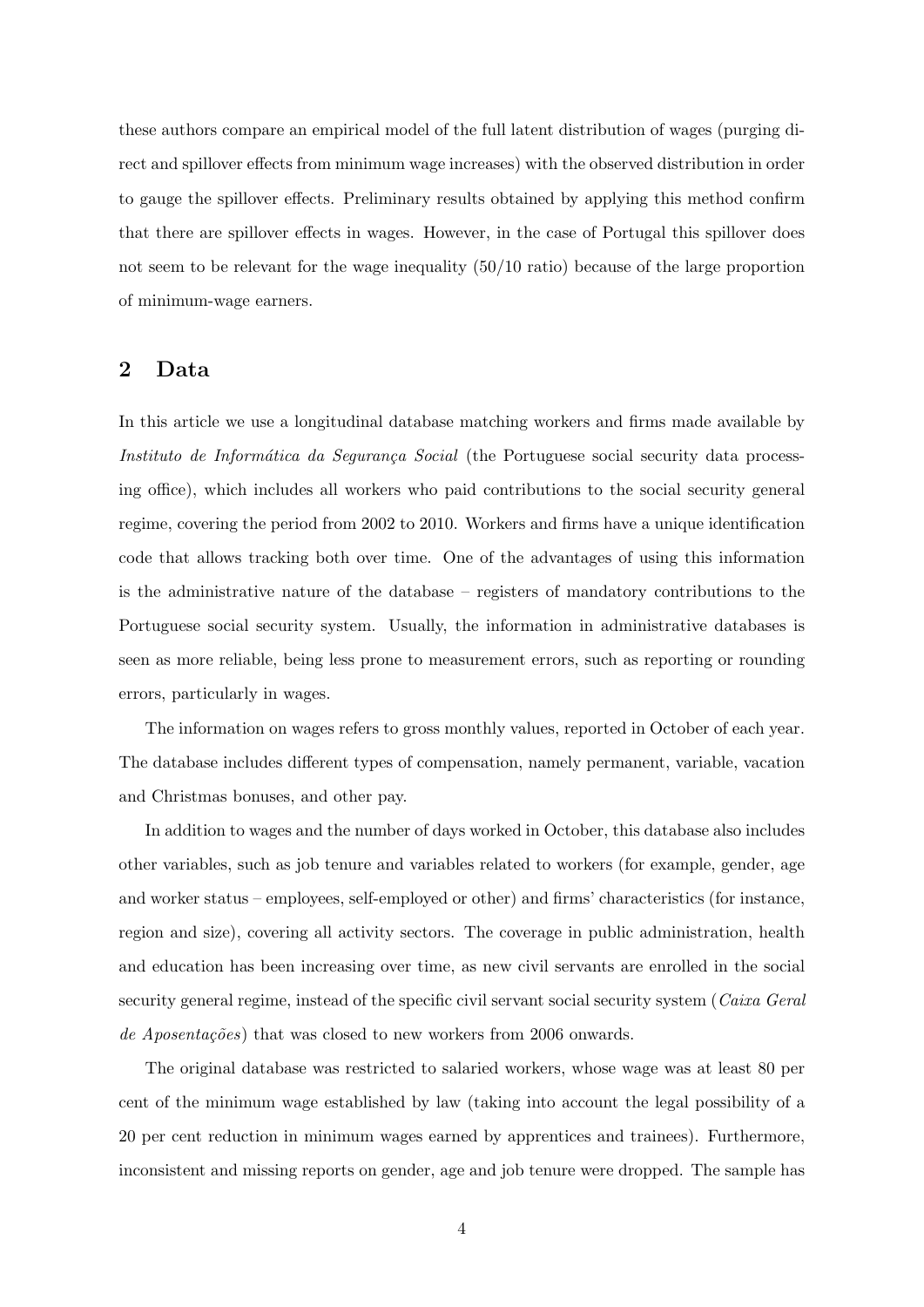almost 25 million year/worker/firm observations, an average of 2.7 million workers in each year.

# <span id="page-4-0"></span>3 The evolution of minimum wage in Portugal: 2002-2010

The Portuguese minimum wage legislation was introduced in 1974, defining the legal minimum wage for employees with at least 20 years of age, excluding agriculture, domestic work and firms with up to 5 workers. Since then, this legislation has undergone several adjustments and currently there are no exceptions by age, activity sector or firm size. The minimum wage is the same for all employees except apprentices and trainees (whose minimum wage can be reduced by 20 per cent) and disabled workers (reductions between 10 and 50 per cent).

In 2002 the minimum wage was 348 euros, representing 49.5 per cent of the mean wage and about 70 per cent of the median wage. In 2010 the minimum wage had increased to 475 euros, which represent 52.2 per cent of the mean wage and 73.1 per cent of the median wage. Developments in the minimum wages have been discretionary, not following a formal rule or indexation. Nevertheless, the rate of change of the minimum wage has typically tracked the expected inflation, resulting in changes of the real minimum wage close to zero. In Figure [1,](#page-17-0) we can see that this was the case in the period from 2002 to 2006.

# FIGURE [1;](#page-17-0) see page [18.](#page-17-0)

This situation changed from 2007 onwards, a period during which the minimum wage increased markedly in real terms. These recent increases reflected the agreement signed by the government and the representatives of workers and employers, in December 2006. The main goal of this agreement was to have a minimum wage of 500 euros by 2011. The agreed roadmap, put in place up to 2010, set the minimum wage at 403 euros in 2007, 426 euros in 2008, 450 euros in 2009 and 475 euros 2010.

As shown in Figure [2,](#page-17-1) up to 2006 the growth of the minimum wage in real terms was quite similar to the median growth rate, for all employees who stayed for at least two consecutive years in the database (in the same firm or not), being, on average, about 1.8 percentage points below the mean growth rate. In real terms, since 2007 the growth rate of the minimum wage was higher than the median rate, outpacing the mean in the period from 2008 to 2010. Real wage rates were obtained by deflating the nominal rates of change using consumer prices.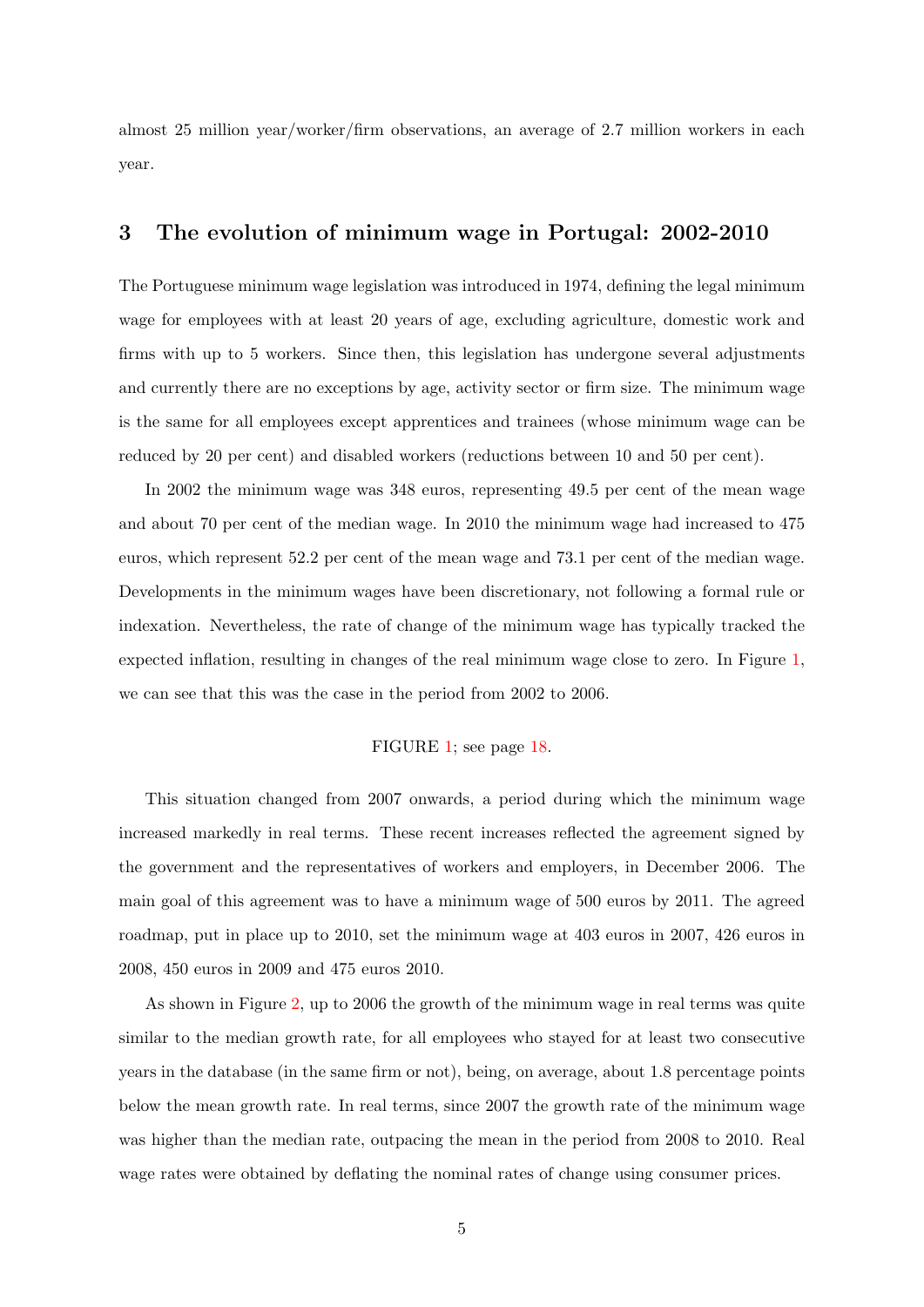#### FIGURE [2;](#page-17-1) see page [18.](#page-17-1)

The evolution of the share of minimum wage earners (Figure [3\)](#page-18-0) can be split in two distinct periods: (i) from 2002 to 2006 this share remained fairly stable, around 8 per cent; (ii) since 2007 the share of minimum wage earners increased markedly, from 8.9 per cent in 2007 to 12.4 per cent in 2010. This evolution was common to most activity sectors, being more striking in manufacturing and construction. To avoid slight differences due to rounding, we considered that an employee earned the minimum wage if its wage falls in a 2-euro interval centered on the legal minimum wage (minimum wage  $+/- 1$  euro).

## FIGURE [3;](#page-18-0) see page [19.](#page-18-0)

The impact of the minimum wage growth can also be seen through the distributions of wages. A simple visual inspection reveals that the minimum wage is a key factor in the wage distribution, being the mode of the distribution (Figure [4\)](#page-18-1).

#### FIGURE [4;](#page-18-1) see page [19.](#page-18-1)

Since the minimum wage strongly influences the dispersion on the left tail of the wage distribution, it plays a significant role in the evolution of wage inequality, as measured by the ratio between the wages in the 50th and 10th percentiles. This ratio decreased by 12.9 per cent between 2002 and 2010 (13.8 per cent for stayers) (Figure [5\)](#page-19-0). After a period of increasing inequality (7.4 per cent for total employees and 3.2 per cent for stayers), the 50/10 ratio decreased by 18.9 per cent between 2006 and 2010 (-16.4 per cent for stayers) (see [Cardoso](#page-15-5) [\(1998\)](#page-15-5) and, more recently, [Centeno and Novo](#page-15-6) [\(2009\)](#page-15-6) for a more detailed discussion of the evolution of wage inequality in Portugal). This significant reduction highlights the fact that, in this period, wages in the 10th percentile (where the minimum wage was binding) grew more markedly than in the 50th percentile (i.e. the median).

#### FIGURE [5;](#page-19-0) see page [20.](#page-19-0)

For the US, [Autor et al.](#page-15-3) [\(2010\)](#page-15-3) found a small impact of the minimum wage on the lower tail inequality, but highlighted that this impact could go beyond the direct effect on low-wage workers, through spillover effects. Does the evolution of minimum wages only affect low-wage workers? Figure [6](#page-19-1) shows the rate of change of wages up to the 75th percentile in 2004 (nil real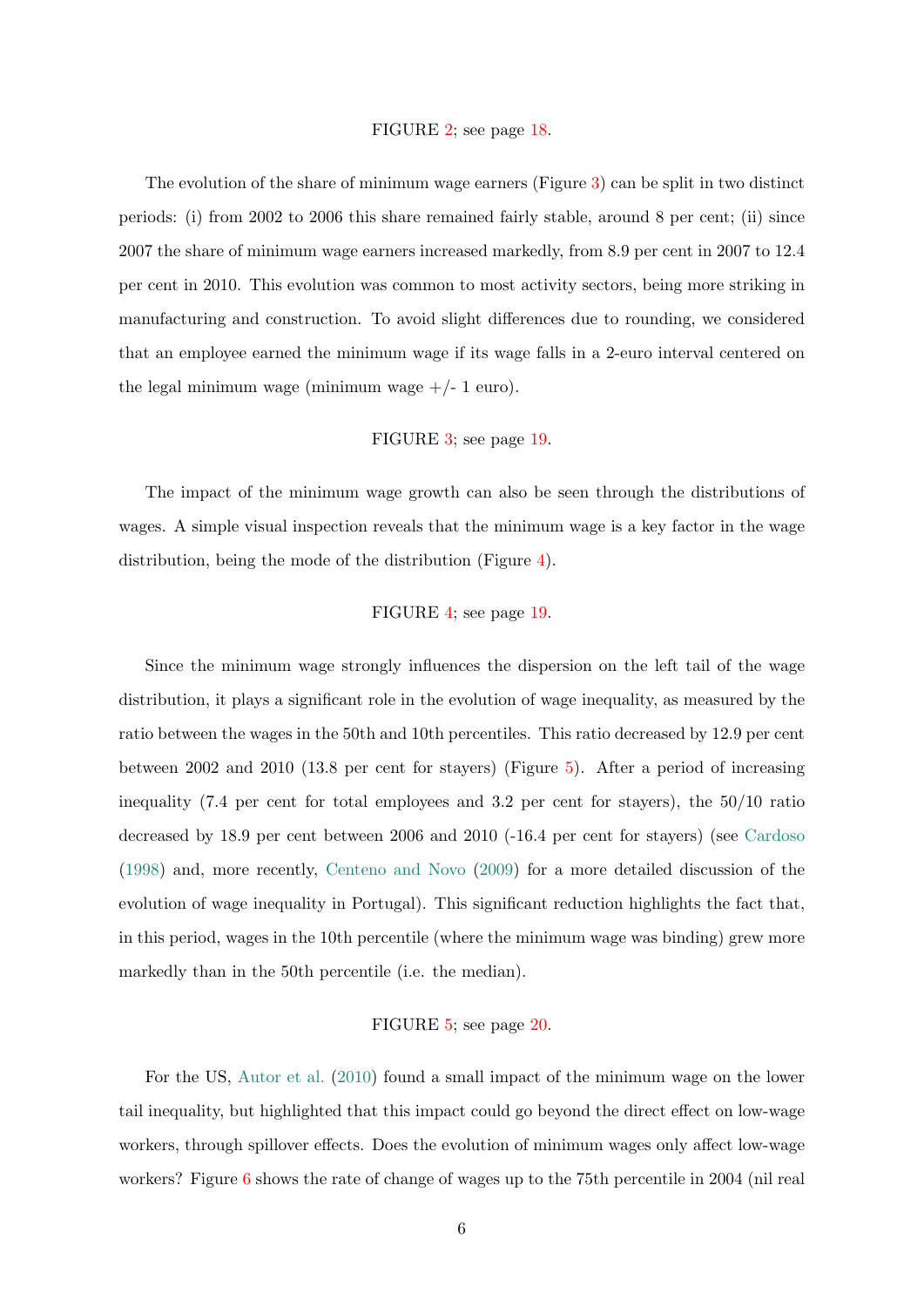change of the minimum wage) and in 2009 (highest real change of the minimum wage in the period analyzed).<sup>[1](#page-6-0)</sup> In 2004 the trend in wage rates over the wage distribution was positive. In contrast, in 2009, low-wage workers received the highest pay rises. This is true not only for minimum wage earners, but also for workers with wages slightly above the minimum wage. In turn, medium-wage workers received the lowest pay rises.

### FIGURE [6;](#page-19-1) see page [20.](#page-19-1)

All the results presented in this section remain qualitatively unchanged if we consider only stayers, i.e. employees who stayed for at least two consecutive years in the same firm.

# <span id="page-6-1"></span>4 Results

The debate on the impact of the minimum wage on employment and, in general, in the economy and society, is one that will be ultimately settled by the empirical evidence. Theoretically, there are models in which the minimum wage may lead to a decrease in employment, but there are also that imply an increase. The last decade in Portugal has been characterized by both rather meager increases in the minimum wage, but also by rather generous increases. It bears asking, what has been the impact of such political choices? To address this question, we follow a line of research developed, among other, by [Abowd, Kramarz, Margolis and Philippon](#page-15-7) [\(2000\)](#page-15-7) and [Neumark et al.](#page-16-2) [\(2004\)](#page-16-2). We estimate a set of models that analyze how the interaction between the real minimum wage increases and the worker position in the distribution of wages determines the probability that (s)he remains: (i) employed or (ii) in the same match.

It is easy to imagine that those most affected by a minimum wage increase scheduled for next year are the current year's minimum wage earners themselves. However, all other individuals whose current wage is below next year's minimum wage will also be directly affected, although to smaller and varying degrees than the minimum wage earners. All other workers will not be directly affected by the new minimum wage. In our model, we will consider six levels of wage earners, hypothesizing that the further away a worker is from the new minimum wage, the less the probability of remaining employed is affected by the change in the minimum wage. The groups are: (i) the current minimum-wage earners; (ii) those earning more than today's minimum wage, but below the new minimum wage; (iii) those with

<span id="page-6-0"></span><sup>&</sup>lt;sup>1</sup>We are implicitly assuming that the evolution of the wages in the top-25 per cent of the distribution are not influenced by changes in the minimum wage.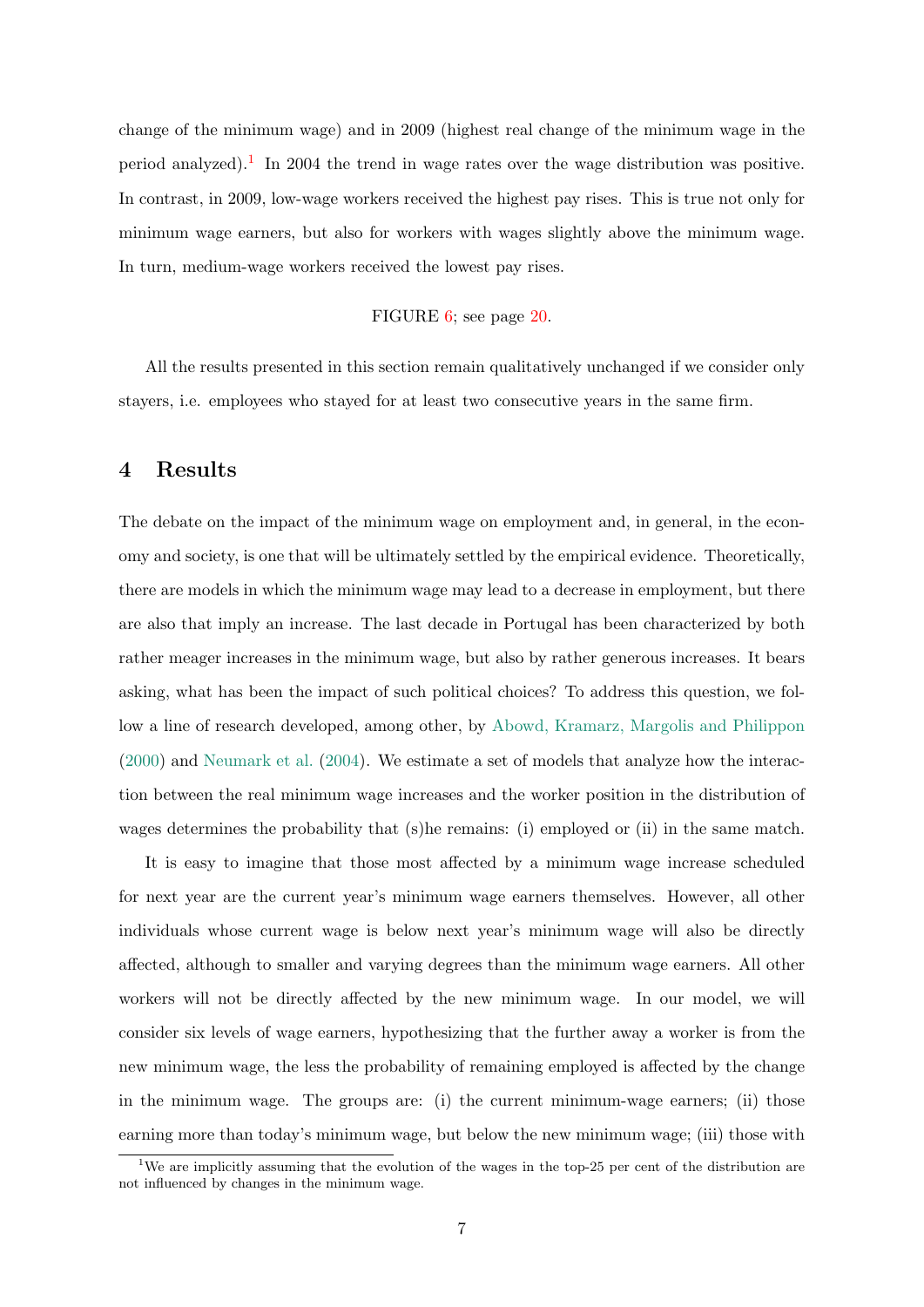wages in the first quartile, but not in the first two groups; (iv)-(vi) the 2nd, 3rd, and 4th quartiles of the wage distribution.

Since we consider the impact of a variation in next year's minimum wage conditional on being employed in the current year, our estimate of the impact is a lower bound of the overall impact on the economy because it ignores the impact on the transition from unemployment and inactivity to employment.

# 4.1 Employment: Year-by-year

We start our study by considering 8 cross-sections of workers for the years of 2003 to 2010. The estimation sample excludes agriculture, wages below the legal minimum wage and missing observations for nationality, activity sector, job tenure and firm size. The results of cross-section estimation are interpretable as long-term relationships, in that each individual represents a cohort in different stages in the life cycle of the labor market. Additionally, over the years the minimum wage changes were dramatically different, with real wage losses and large real wage gains (see Section 3). This variability, apart from year specific effects, shall reflect itself on the different years' impact estimates.

We consider the following simple model specification:

<span id="page-7-1"></span>
$$
y_i = \sum_{k=1}^{6} \beta_k D_{k,i} + X\lambda + \varepsilon_i,
$$
\n(1)

where  $y_i$  assumes value 1 if individual remains employed from year  $t-1$  to t and 0 if (s)he is no longer employed;  $D_{k,i}$  is a dummy variable that assumes value 1 if the wage in year t is in one of the 6 wage categories defined above. The matrix  $X$  includes variables with worker, firm and match characteristics, namely: a quadratic term in the age of the worker; gender indicator; foreigner indicator; sector dummies (extractive; manufacturing; construction and services); firm size dummies (small: 1-25 workers; medium: 26-100 workers; large: more than 100 workers); and tenure dummies (up to 6 months; 7-12 months; 13-36 months; 37-72 months; more than 72 months). And  $\varepsilon_i$  is a conventional error term. We estimated this model using both a linear probability model and a probit model. As it can be seen in Table [1,](#page-21-0) the results do not depend on the choice of the method, but for computational reasons in the remaining of the paper, we report only the results of the linear probability model.<sup>[2](#page-7-0)</sup>

<span id="page-7-0"></span><sup>&</sup>lt;sup>2</sup>See [Angrist and Pischke](#page-15-8) [\(2009\)](#page-15-8) for a full discussion of linear probability models vs. probit models.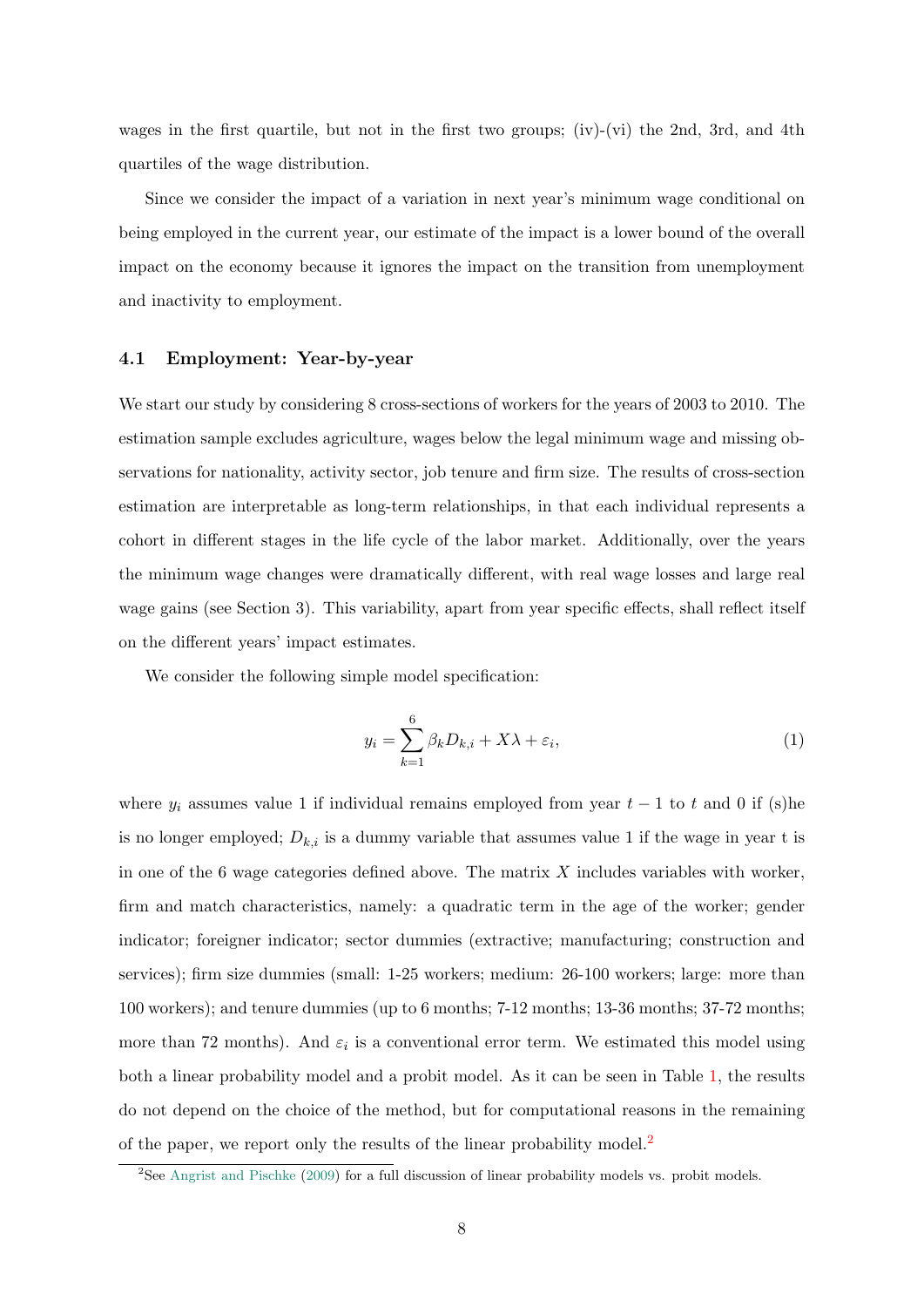# TABLE [1;](#page-21-0) see page [22.](#page-21-0)

A Portuguese forty-year-old male, working in a large services firm, in 2002, with more than 6 years of tenure and a wage falling in the top quartile had a 95 per cent probability of remaining employed in 2003. Relatively to such individuals in the top quartile, the group of minimum wage earners in 2002 was 8.3 percentage points less likely to hold a job in 2003 (Table [1,](#page-21-0) column (1)). In other words, the probability of non-employment for the minimum wage earner is 13.3 per cent, i.e., 166 percent higher than that of the top quartile worker. This result is not surprising in view of the evidence that low-wage workers have higher on-the-job rotation rates [\(Centeno, Machado and Novo](#page-15-9) [2008\)](#page-15-9).

The following group, composed of those who will have to earn at least the new minimum wage, was 6.5 percentage points less likely to be among salaried workers than top earners. The next group, which is the first one not directly affected by the new minimum wage, is 1 percentage point more likely to remain employed than the previous group but almost 3 percentage points more likely than the group of minimum wage earners. The difference relative to the top quartile falls monotonically for the other groups.

The remaining columns of Table [1](#page-21-0) repeat the exercise for the 2004-2010 period. The estimates are remarkably stable across the years, with slightly lower probabilities of being employed in years of economic downturn. There is also a tenuous increase in the probability of losing employment in years were the real (or nominal) minimum wage increases were more significant, particularly among the group of individuals earning more than the current minimum wage but less than next year's.

#### 4.2 Employment: Panel data

Note that our cross-section analysis does not account specifically for the variations in the real minimum wage; rather, it shows how the conditional probability of employment varies among the different wage groups. Therefore, we cannot yet attribute to those policy options the variability in employment. To address this issue in a more satisfying way, we extend our analysis to panel data models. We take advantage of our panel with 17.4 million observations of about 2.2 million individuals per year, over the 2003-2010 period and estimate the following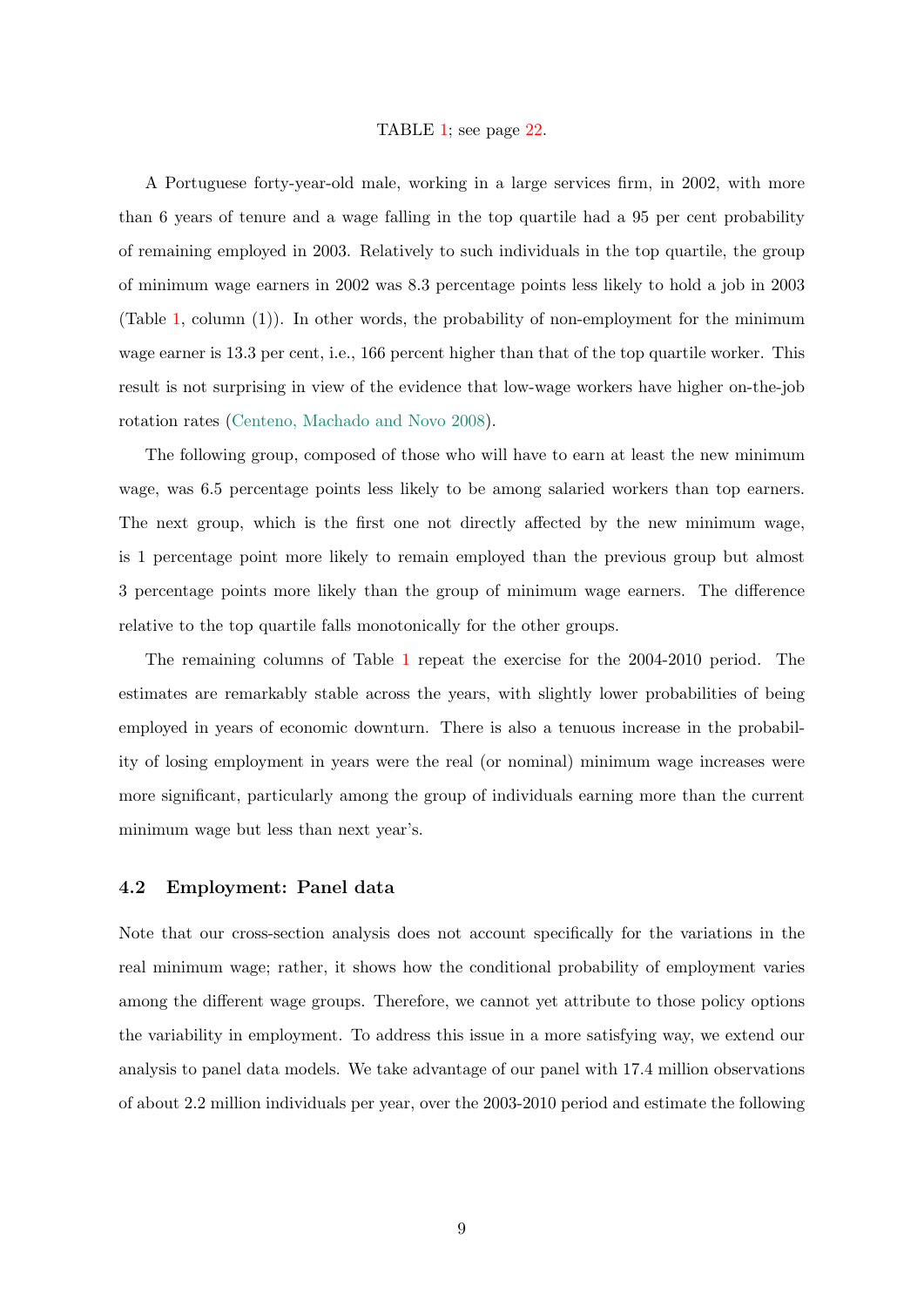model using a firm  $(j)$  fixed-effects estimator:

<span id="page-9-1"></span>
$$
y_{ijt} = \sum_{k=1}^{6} \left(\beta_k + \gamma_k \Delta W_t^{min}\right) D_{k,ijt} + X\lambda + \varepsilon_{ijt},\tag{2}
$$

where all variables are defined as before and  $\Delta W_t^{min}$  represents the variation in the real minimum wage in year t. The interaction term between the level of wage  $D_{k,ijt}$  and the minimum wage variation in year  $\Delta W_t^{min}$  captures the impact on the probability of remaining employed in year  $t$  at the different wage levels due to the minimum wage variation. Note that the specification imposes the mild hypothesis that individuals in the top wage quartile are not affected by variations in the real minimum wage. Additionally, the regression model includes year fixed-effects.

The cross-section results gave us a first rough measure of how the probability of employment varies across the wage distribution. With panel data, we will be able to breakdown this probability into a factor due to the variation in the minimum wage and a wage-group specific factor. The results of the estimation are presented in Table [2,](#page-22-0) column (1). First, notice that the differences in the probability of remaining employed of each group relatively to the top quartile wage earners are remarkably similar to those reported for the cross-section regressions (coefficients at the top of the Table).<sup>[3](#page-9-0)</sup> Given that these group-specific probabilities are not much affected, this implies that the each percentage point of increase in the minimum wage has a small contribution; the coefficients on the interaction terms give us the marginal effects on the probability of employment.

#### TABLE [2;](#page-22-0) see page [23.](#page-22-0)

For the minimum wage earners and the contiguous group the probability of remaining employed decreases by about 0.5 percentage points for each percentage point of increase in the minimum wage. For instance, in 2009, where the real minimum wage increased 6.6 per cent (4.6 percentage points above the average), the probability of remaining employed for a minimum wage earner decrease by (an additional) 2.6 percentage points. Overall, in 2009, minimum-wage earners had a probability of remaining employed 9.8 percentage points (7.2 + 2.6) lower than a top quartile worker. The cross-section estimation indicated a difference of 8.6 percentage points. The other three wage groups, despite not being directly affected by

<span id="page-9-0"></span><sup>&</sup>lt;sup>3</sup>The values reported assume a real minimum wage increase of about 2 percent, roughly the 2003-2010 average.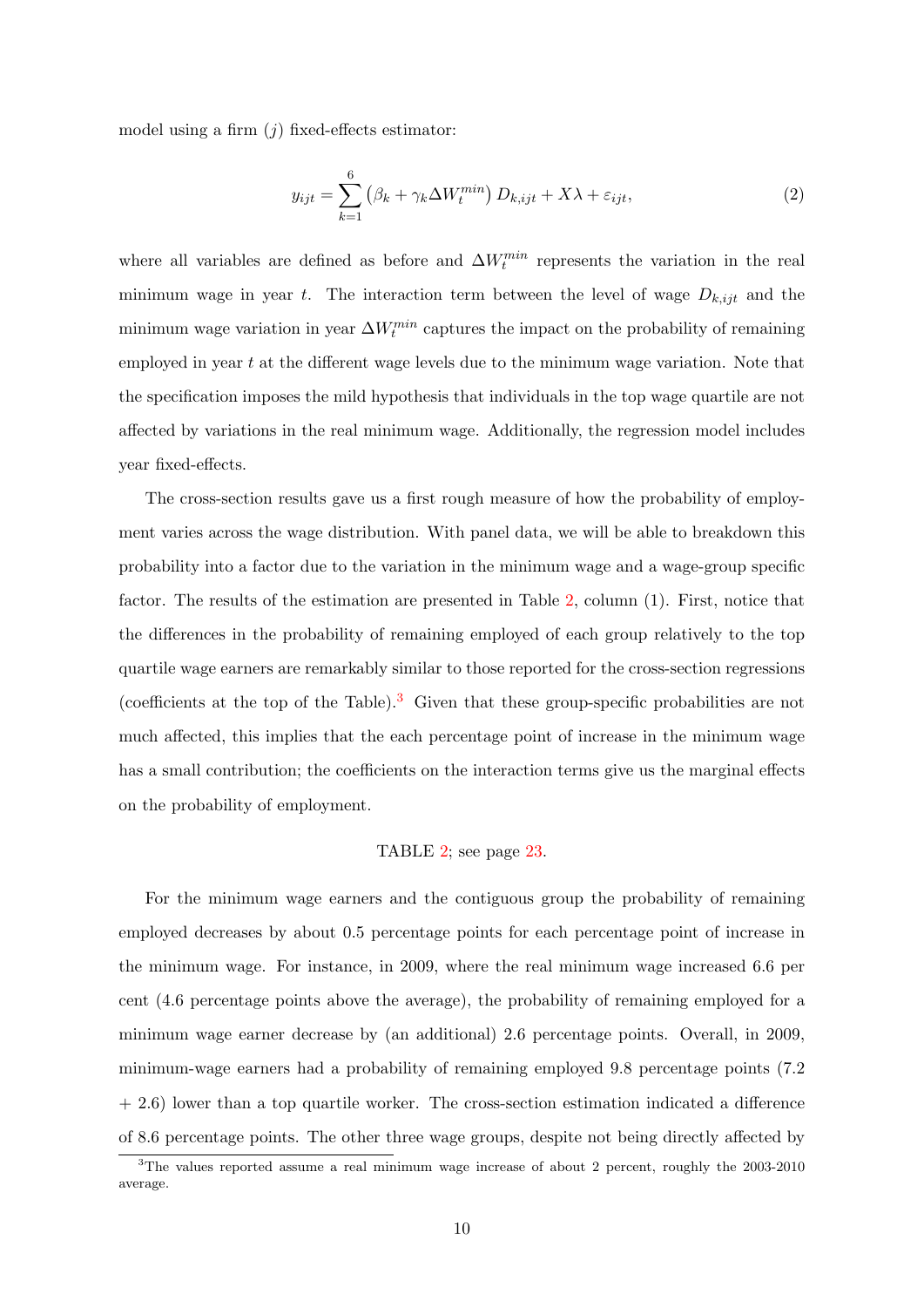the new minimum wage, still have slightly lower probabilities, around 0.2 percentage points less for each percentage point increase in the real minimum wage.

We conclude that all groups of workers are to some extent affected by the minimum wage. But are there differences between them? In other words, are the coefficient estimates statistically different from each other? We run hypothesis testing for the equality of the impact on the first group of individuals earning more than next year's minimum wage to the two groups below next year's minimum wage. In both cases, we reject the hypothesis of equality, suggesting that the minimum wage is naturally more binding for low-wage earners.

Our results are closer to those obtained for the US and the UK than for France. In particular, [Currie and Fallick](#page-15-10) [\(1996\)](#page-15-10) obtain an employment elasticity to changes in the minimum wage of -0.4 for the US, which is very close to our estimate of -0.6. The elasticities estimated by [Abowd et al.](#page-15-7) [\(2000\)](#page-15-7) are slightly larger for the US, but clearly larger for France. [Machin,](#page-16-5) [Manning and Rahman](#page-16-5) [\(2003\)](#page-16-5) study the impact of the introduction of the minimum wage in the UK and find also a small impact on employment. The evidence gathered for Portugal is ambiguous. Using a legislative reform, which raised the minimum wage for workers aged 15 to 19 years, [Portugal and Cardoso](#page-16-6) [\(2006\)](#page-16-6) show that it resulted in a larger reduction of separations than in hirings. Using the same reform, [Pereira](#page-16-7) [\(2003\)](#page-16-7) reports a reduction in employment among such workers. The estimated employment-minimum wage elasticities of -0.2 to -0.4 are in line with our estimates.

The new minimum wage imposes an exogenous constraint on firms. Firms must adjust their production process to accommodate this raise in labor costs. In doing so, they can opt for adjusting their wage bill, they can opt for adjusting the quantity of labor (number of workers and hours worked) or a combination of these. We have seen that firms adjust downwards the amount of labor. Now, we explore how the wages of the different workers are adjusted. We use the same specification (equation  $(2)$ ), changing only the dependent variable to the log difference between the real wage in year  $t+1$  and in year t (in percentage). Table [2,](#page-22-0) column (2), reports the estimates of the percent impact on the wage growth for the same group of workers relatively to the top quartile.

The first noticeable fact is that the marginal impact of a percentage point increase in the real minimum wage is positive for those below next year's minimum wage and negative for those above it. This pattern resembles the wave effect discussed earlier in Section 3. Indeed,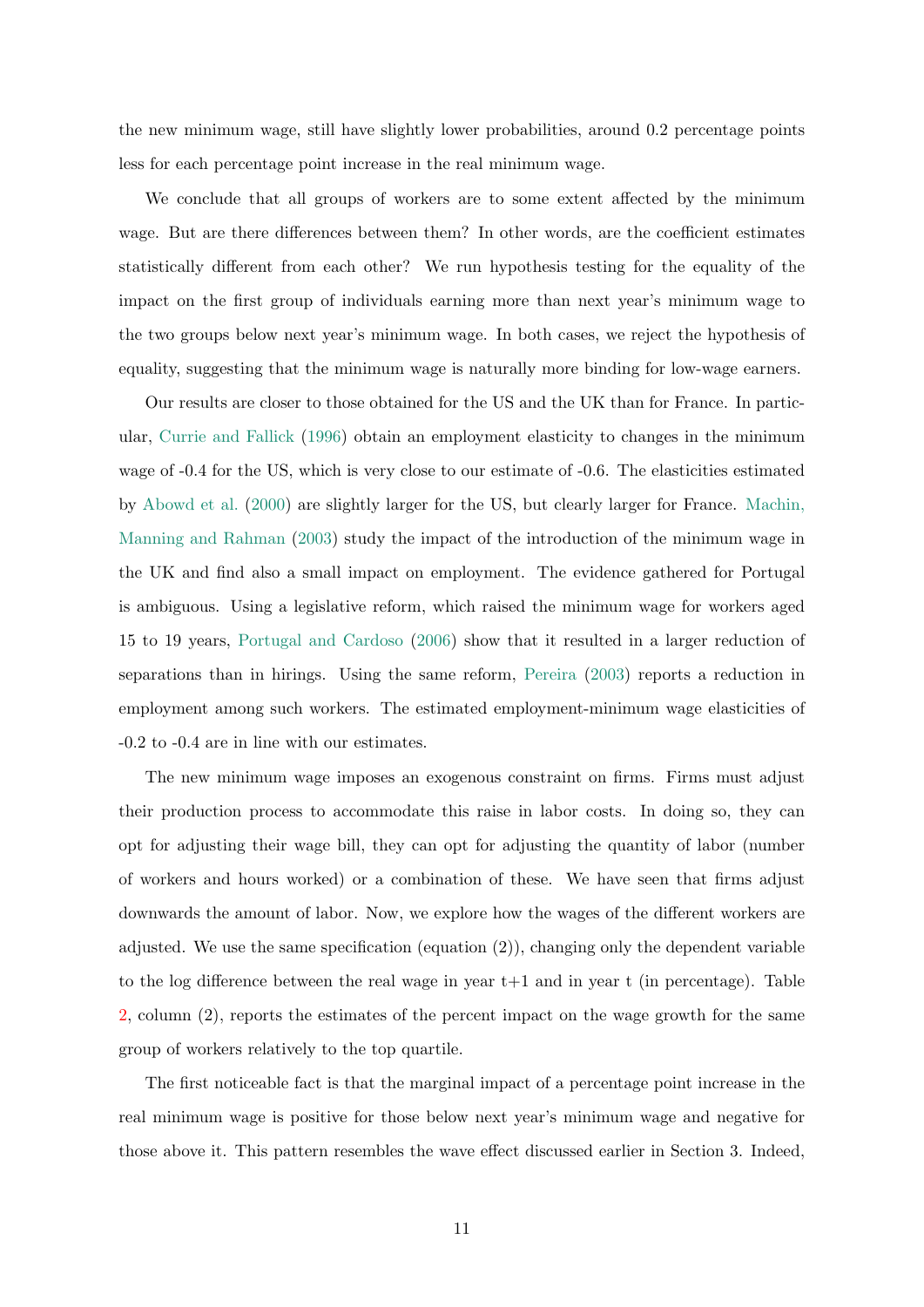Figure [7](#page-20-0) plots these marginal effects and, apart from a rescaling, the shape of the curve is generally equivalent to Figure [6.](#page-19-1) This implies that increases in the real minimum wage are not innocuous for non-minimum-wage earners. The spillover on the other individuals' wages is negative, suggesting that firms adjust the other wage gains downwards to accommodate exogenous increases in the minimum wage. For those concerned with inequality, this outcome contributes towards a more uniform wage distribution. But as always, there might be too much of a good thing and the negative impact on employment must be also considered.

# FIGURE [7;](#page-20-0) see page [21.](#page-20-0)

Having studied the impact on employment and wages, we are now in conditions of computing wage demand elasticities. Table [2,](#page-22-0) column (3), reports the wage demand elasticities of each group (the ratio of the employment to wage coefficients). The elasticity of minimumwage earners is -1.1, indicating that for each percentage point increase in wages, employment decrease by slightly more than 1 percentage point. The elasticity among the group earning below next year's minimum wage is strong, -5.3, resulting primarily from having a small wage variation due to the minimum wage and a negative impact on employment similar to the minimum-wage earners.

# 4.3 Employment heterogeneity: Young workers and sector of activity

It is a well-established fact in the literature that the minimum wage is more binding among low-skilled and young workers, those more prone to earn low wages due to smaller productivity. Column (1) of Table [3](#page-23-0) reports the results of an identical exercise to those reported above, but considering a sub-sample of workers aged less than  $25$  years.<sup>[4](#page-11-0)</sup> Overall, the results indicate that young workers employment is more sensitive to variations in the real minimum wage. This is particularly true for the group earning exactly the current year's minimum wage; for each percentage point increase in the minimum wage, the probability of remaining employed falls 0.74 percentage points. This is almost a third higher than the effect estimated for the population of workers considered  $(0.56)$ . In column  $(2)$ , we see that the impact on real wages of the minimum wage variation is similar in magnitude to the previous estimates, but it is typically statistically non-significant for the group of individuals earning already above next year's minimum wage. Together, these results imply a larger (in absolute value) elasticity

<span id="page-11-0"></span><sup>&</sup>lt;sup>4</sup>The wage quartiles are re-defined for each of the sub-samples used.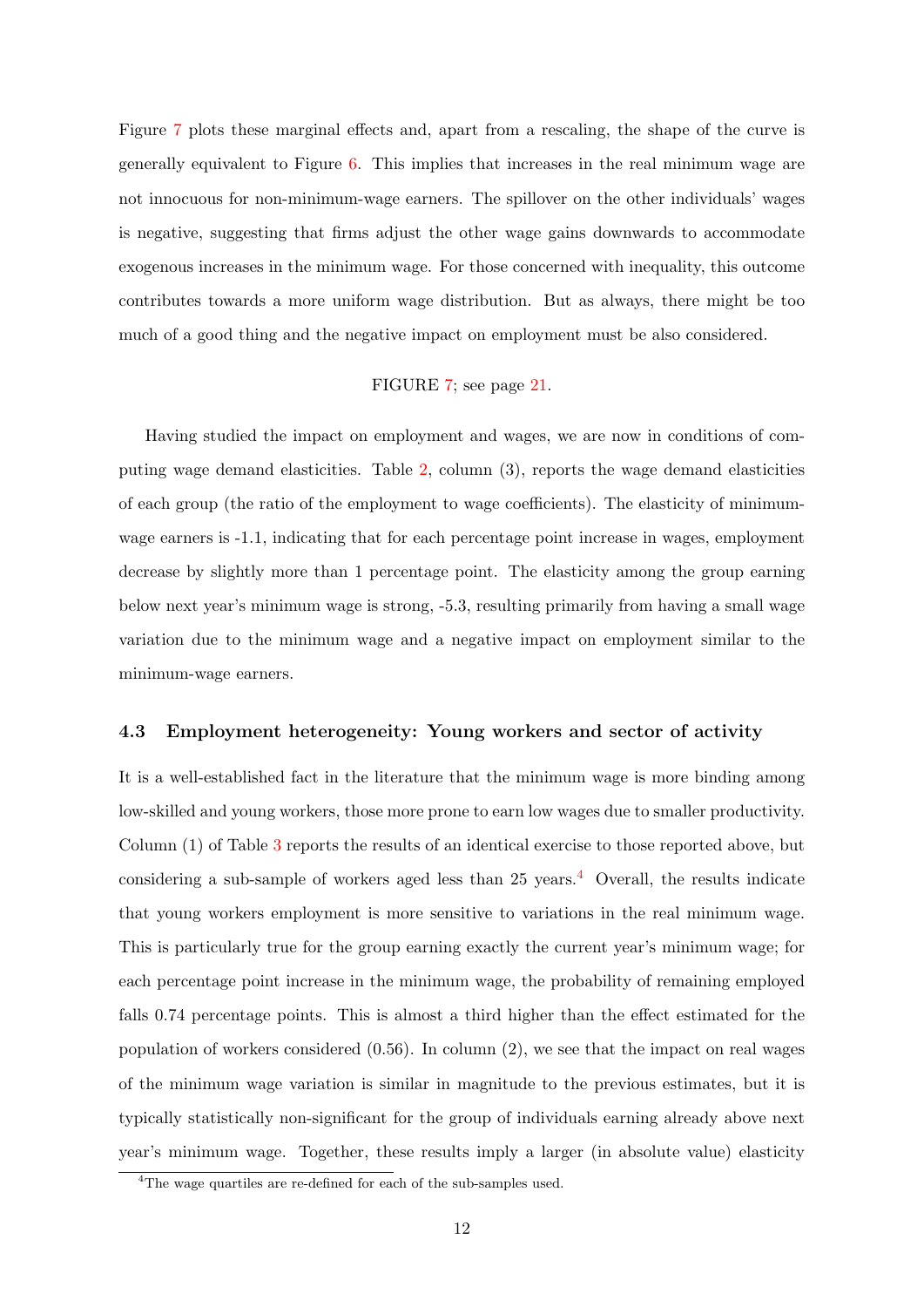among young minimum wage earners (-1.3) and slightly lower elasticity in the contiguous group  $(-4.0)$ .

## TABLE [3;](#page-23-0) see page [24.](#page-23-0)

Different industries have different human capital requirements. This in turn implies that workers with different skills allocate to each industry accordingly. In industries with lower human capital requirements, the prevalence of minimum-wage earners is stronger. For such firms, an exogenous increase in the minimum wage may have far stronger impacts than in an industry where there are few such workers. To study this possibility, we consider three sub-samples by industry type: manufacturing, construction, and services. Columns  $(4)-(12)$ present the estimates for the impact of the minimum wage increases on employment and wages.

There are three noteworthy facts to take away from this exercise. First, the larger impacts on employment occur in manufacturing and the smaller in the services sector. Second, in the case of manufacturing, the larger magnitudes, which were typically observed for the two groups below next year's minimum wage, are extended to the third wage group. In other words, in manufacturing, those that stand to lose with a minimum wage increase are not only those that will have to be legally raised, but also those earning already slightly above that new legal threshold. Third, in reverse with manufacturing, in the services sector the larger magnitude is only observed for current minimum-wage earners.

#### 4.4 Match: Panel data

Hitherto, we have considered how changes in the minimum wage affect the probability of remaining employed. This may occur because workers are able to keep their jobs or because they find a new one. Now, we focus on how the stability of the employer-employee match is affected by changes in the minimum wage. The exogenous shock is more likely to be binding for matches than employment. In matches, there is a set of constraints already in place that are hard to circumvent than in newly-created employment. In other words, fixed costs may hinder more matches than employment.

To explore this possibility, we use the same set of regression analysis performed for employment, but considering instead that the dependent variable equals one if the match worker-firm is preserved from one year to the next. Table [4](#page-24-0) reports the panel data results.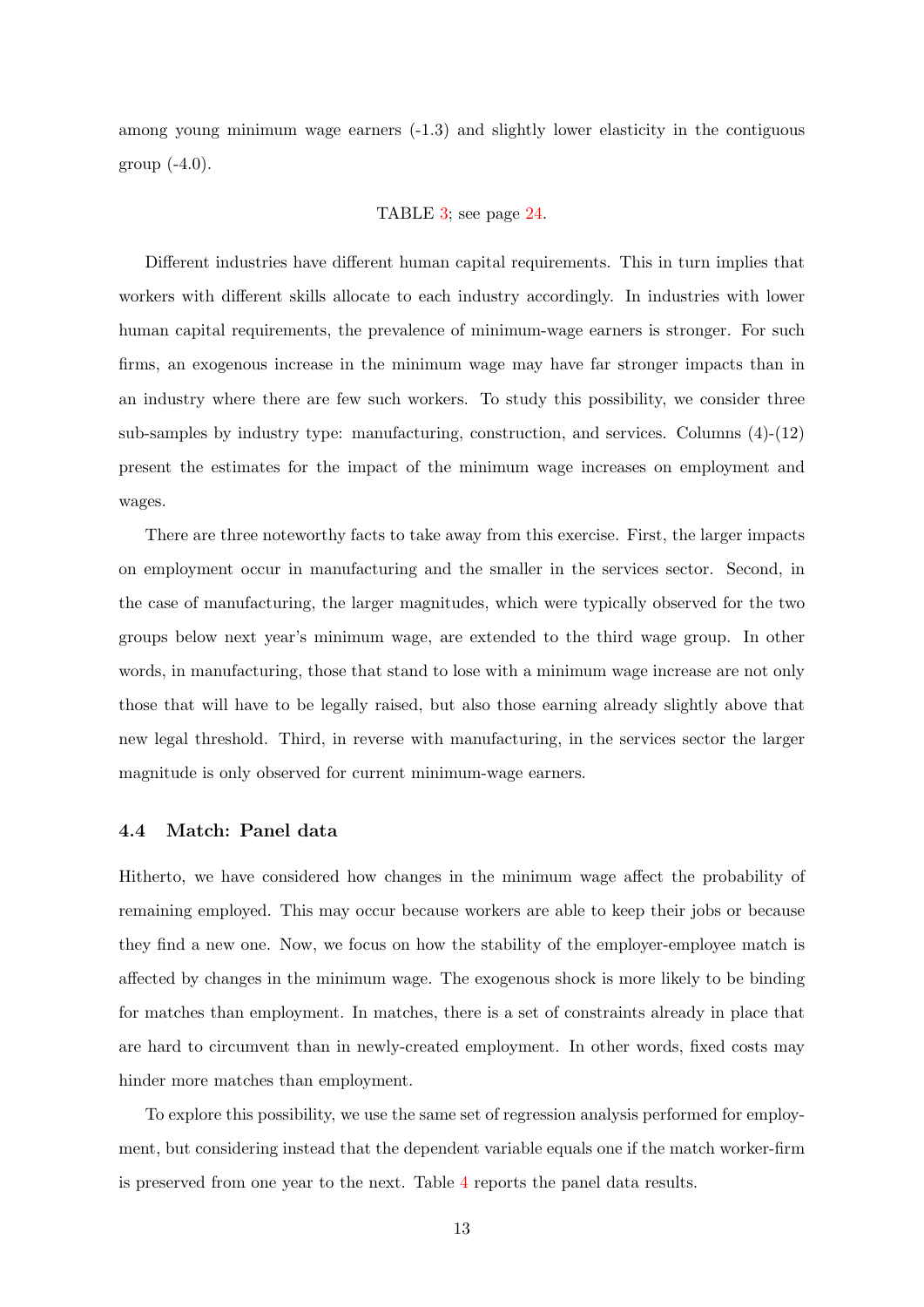#### TABLE [4;](#page-24-0) see page [25.](#page-24-0)

Qualitatively, the results are identical to the employment ones. However, quantitatively the minimum wage is clearly more binding in determining the success of matches than for employment. Column (1) of Table [4](#page-24-0) typically presents smaller coefficients (more negative) than the equivalent ones for employment (see Table [2\)](#page-22-0).

This comparison allows us to draw two main conclusions. First, the fact that the low-wagespecific coefficients are smaller in the matching regression indicates that, although low-wage workers can still be employed next year, it is more likely that such employment is in another firm. This result confirms the evidence that worker turnover is larger among low-wage workers and may also suggest that there are negative employment spillovers. Firms may let go of such workers, who are typically low-skill, to rehire new workers at the new minimum wage next year. Although some of the workers could be paid only next year's minimum wage, the fact that they already earned more than the current minimum wage may lead them to exit the firm if offered the new minimum wage.

Second, the marginal impact of changes in the minimum wage is clearly strong among minimum-wage earners; they are more likely to terminate their current labor market relationship, about 0.2 (0.74-0.56) percentage points for each percentage point increase in the minimum wage.

Interestingly, the results for the impact of changes in the minimum wage on wages are the mirror imagine of the impact on labor demand. Wages are much more reactive to the minimum wage among matches than among employment (compare columns (2) of Tables [2](#page-22-0) and [4\)](#page-24-0). For instance, in matches the minimum-wage-to-wage elasticity is 0.63 for minimumwage earners, while for overall employment the elasticity is 0.52. It seems that although the minimum wage affects less the probability of employment than of preserving the same match, it does so at the cost of relatively lower wages.

These observations are only stronger among young workers (Table [5,](#page-25-0) columns (1)-(3)). Both the group-specific coefficients and the marginal impact of the minimum wage lead to a considerable lower probability of remaining in the same match. In terms of industry-specific results, columns (4)-(10), these general observations are valid for manufacturing and construction; workers and firms are clearly more prone to terminate their matches.

TABLE [5;](#page-25-0) see page [26.](#page-25-0)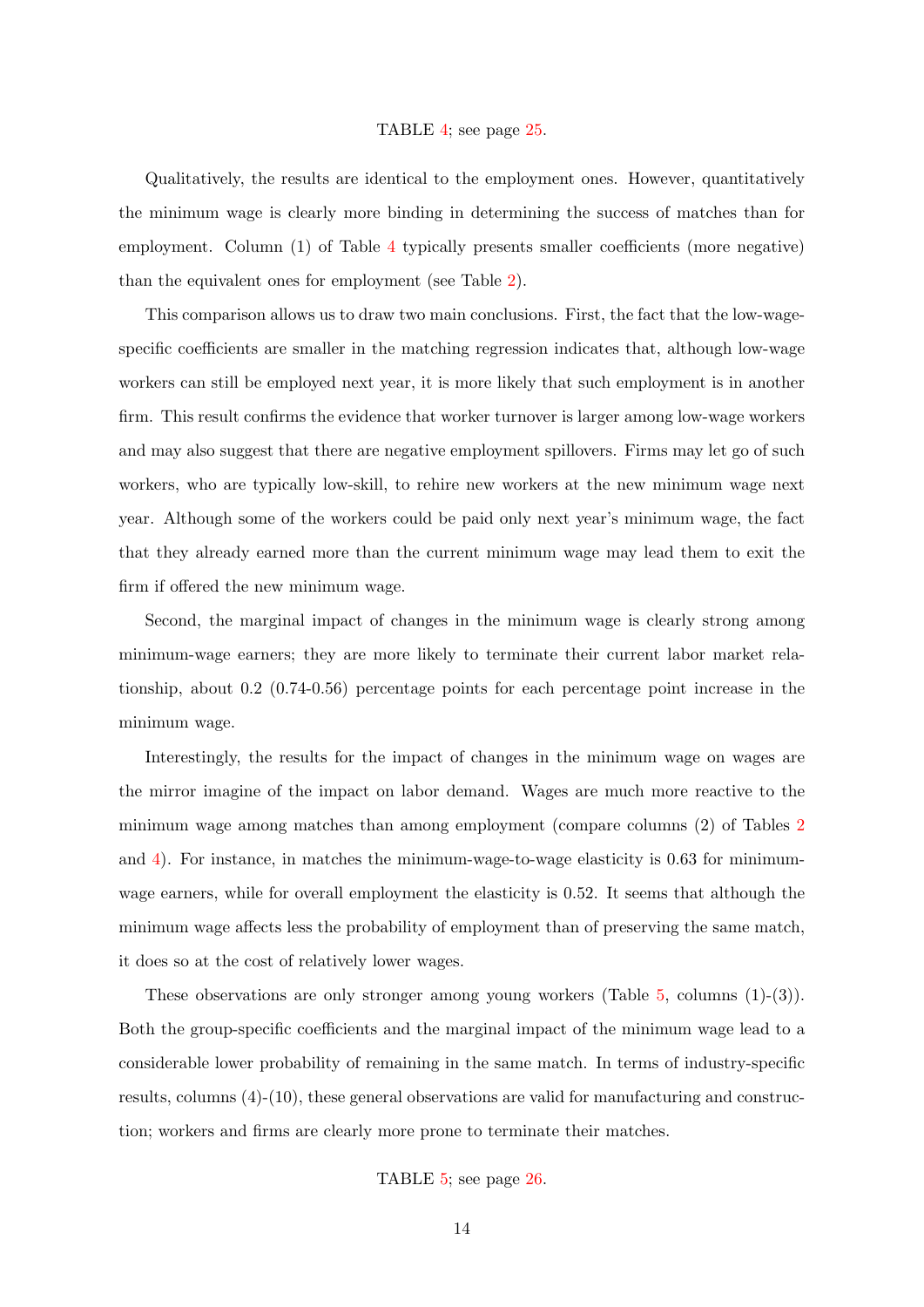# 5 Conclusion

This article discusses the impact of increases in the minimum wage on four key labor market outcomes: employment, matches, wages and inequality. The recent experience of the Portuguese economy provides an interesting setting to study the consequences of large minimum wage increases. Indeed, comparing to studies that focus on the results from increases of the minimum wage in specific groups of workers, our work provides further insight into the overall impact of minimum wage increases.

In Portugal, lower-tail wage inequality fell sharply since 2007. We see this as a direct positive impact on the wages of low-paid individuals and an indirect (or spillover) negative effect on median wages. However, individuals paid the minimum wage experienced a decrease in employment stability. We contribute innovatively to the literature by showing that the elasticity of labor demand is larger for specific job matches than for employment as a whole. This may not come as a surprise, but it is key to understand the detrimental effect of the minimum wage at the firm level. As expected along a labor demand schedule, the higher decrease on match demand translates into a higher wage elasticity among surviving matches than that estimated for the overall employment.

The reduced probability of employment is a negative outcome, which may result from both falling demand and contained supply. Future research on the latter effect will complement in a comprehensive way the analysis of the minimum wage policy. In the Portuguese context, it is plausible that contained labor supply results from the interaction of the minimum wage policy with the unemployment insurance system, which grants minimum-wage earners an unemployment benefit close to their previous wage. If that is the case, then such results would highlight the need for a comprehensive policy, in which minimum wage increases take into account the evolution of productivity gains. A set of policies that increases the cost of labor and, at the same time, increases the protection of workers in unemployment is bounded to generate lower employment and higher unemployment.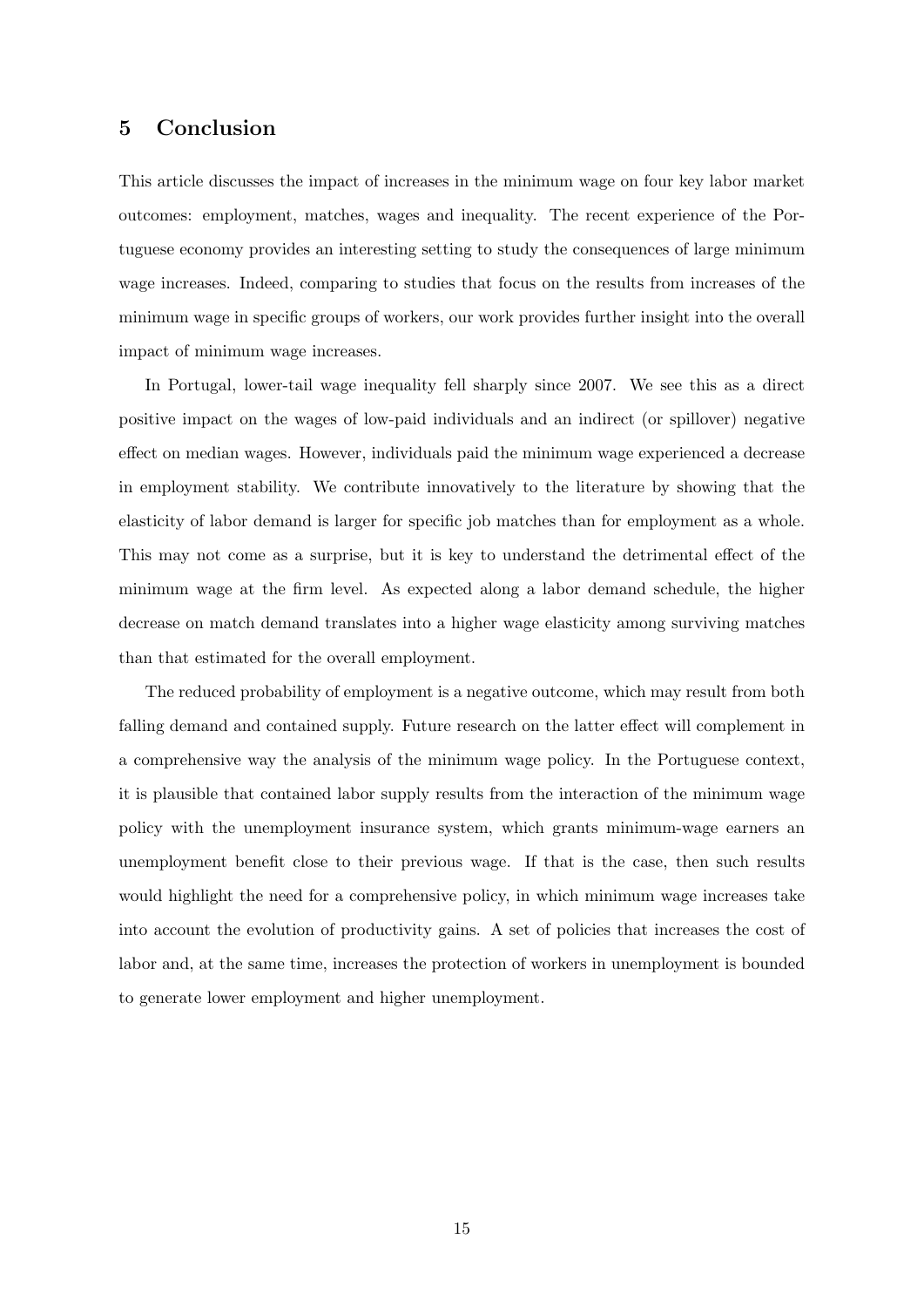# References

- <span id="page-15-7"></span>Abowd, J., Kramarz, F., Margolis, D. and Philippon, T. (2000), The tail of two countries: Minimum wages and employment in France and the United States, Discussion Paper 300, IZA. [4,](#page-6-1) [4.2](#page-9-1)
- <span id="page-15-8"></span>Angrist, J. D. and Pischke, J.-S. (2009), Mostly Harmless Econometrics: An Empiricist's Companion, Princeton University Press. [2](#page-7-0)
- <span id="page-15-3"></span>Autor, D. H., Manning, A. and Smith, C. L. (2010), The contribution of the minimum wage to U.S. wage inequality over three decades: A reassessment, Working Paper 16533, NBER. URL:  $http://www.nber.org/papers/w16533 1, 3$  $http://www.nber.org/papers/w16533 1, 3$  $http://www.nber.org/papers/w16533 1, 3$  $http://www.nber.org/papers/w16533 1, 3$
- <span id="page-15-1"></span>Brown, C. (1999), Minimum wages, employment, and the distribution of income, in O. Ashenfelter and D. Card, eds, 'Handbook of Labor Economics', Vol. 3, Elsevier, pp. 2101–2163. [1](#page-1-0)
- <span id="page-15-2"></span>Card, D. and Krueger, A. (1995), Myth and measurement: The new economics of the minimum wage, Princeton University Press. [1](#page-1-0)
- <span id="page-15-5"></span>Cardoso, A. (1998), 'Earnings inequality in Portugal: High and rising?', Review of Income and Wealth 44(3), 325–343. [3](#page-4-0)
- <span id="page-15-9"></span>Centeno, M., Machado, C. and Novo, Á. A. (2008), 'The anatomy of employment growth in Portuguese firms', Economic Bulletin, Banco de Portugal Summer, 75–101. [4.1](#page-7-1)
- <span id="page-15-6"></span>Centeno, M. and Novo, A. A. (2009), When supply meets demand: wage inequality in Portu- ´ gal, Discussion paper 4592, IZA. [3](#page-4-0)
- <span id="page-15-10"></span>Currie, J. and Fallick, B. (1996), 'The minimum wage and the employment of youth evidence from the NLSY', Journal of Human Resources  $31(2)$ , 404-428. [4.2](#page-9-1)
- <span id="page-15-4"></span>DiNardo, J., Fortin, N. and Lemieux, T. (1996), 'Labor market institutions and the distribution of wages, 1973-1992: A semiparametric approach', Econometrica: Journal of the Econometric Society pp. 1001–1044. [1](#page-1-0)
- <span id="page-15-0"></span>Freeman, R. (1996), 'The minimum wage as a redistributive tool', The Economic Journal pp. 639–649. [1](#page-1-0)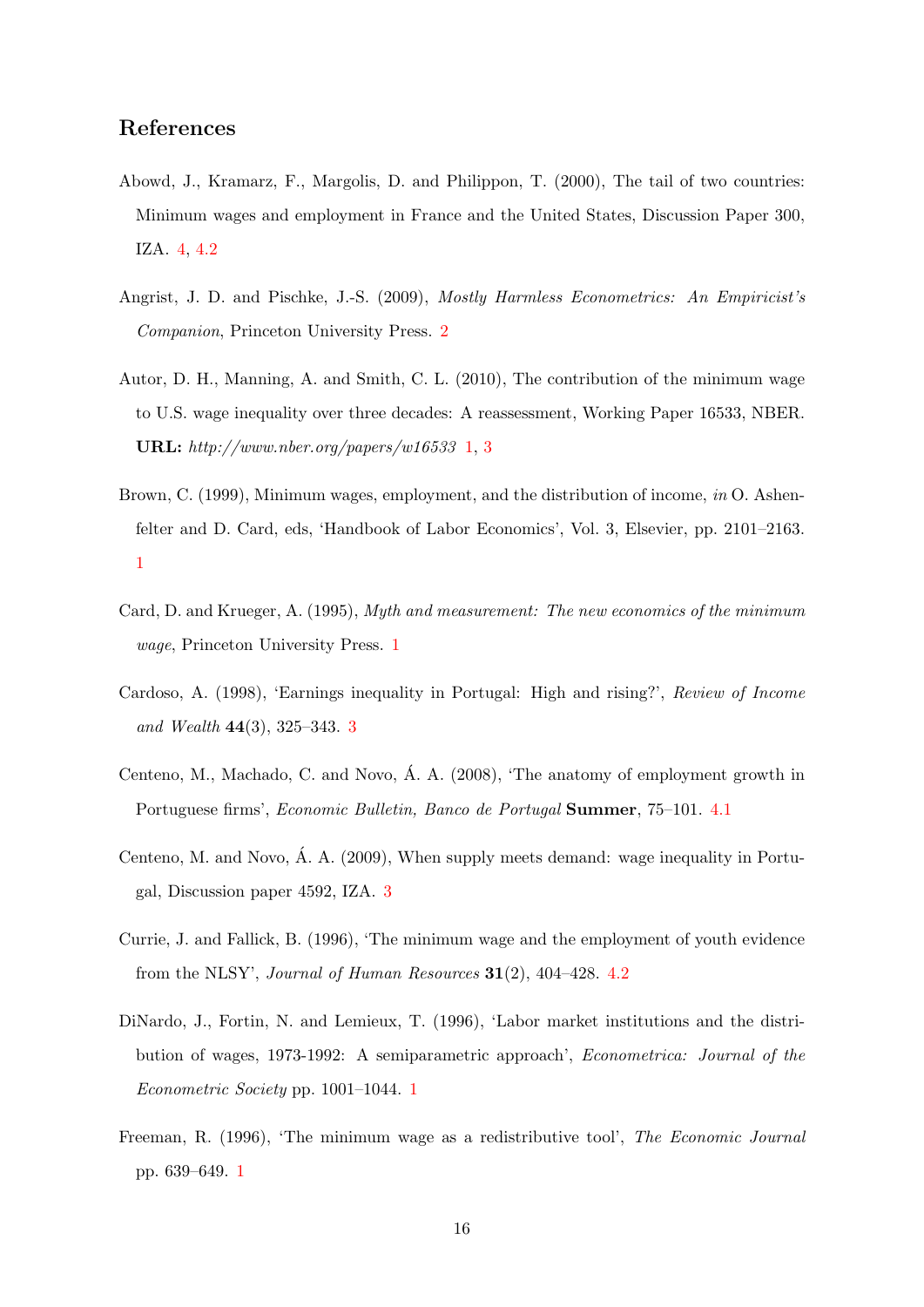- <span id="page-16-0"></span>Lazear, E. and Shaw, K. (2007), 'Personnel economics: The economist's view of human re-sources', The Journal of Economic Perspectives 2[1](#page-1-0)(4), 91–114. 1
- <span id="page-16-5"></span>Machin, S., Manning, A. and Rahman, L. (2003), 'Where the minimum wage bites hard: Introduction of minimum wages to a low wage sector', Journal of the European Economic Association 1(1), 154–180. [4.2](#page-9-1)
- <span id="page-16-2"></span>Neumark, D., Schweitzer, M. and Wascher, W. (2004), 'Minimum wage effects throughout the wage distribution', The Journal of Human Resources 39(2), 425–450. [1,](#page-1-0) [4](#page-6-1)
- <span id="page-16-1"></span>Neumark, D. and Wascher, W. (2007), Minimum wages and employment, Discussion Paper 2570, IZA. [1](#page-1-0)
- <span id="page-16-7"></span>Pereira, S. (2003), 'The impact of minimum wages on youth employment in Portugal', European Economic Review 47(2), 229–244. [4.2](#page-9-1)
- <span id="page-16-6"></span>Portugal, P. and Cardoso, A. (2006), 'Disentangling the minimum wage puzzle: An analysis of worker accessions and separations', Journal of the European Economic Association 4(5), 988–1013. [4.2](#page-9-1)
- <span id="page-16-3"></span>Teulings, C. (2000), 'Aggregation bias in elasticities of substitution and the minimum wage paradox', International Economic Review 41(2), 359–398. [1](#page-1-0)
- <span id="page-16-4"></span>Teulings, C. (2003), 'The contribution of minimum wages to increasing wage inequality', The Economic Journal 113(490), 801–833. [1](#page-1-0)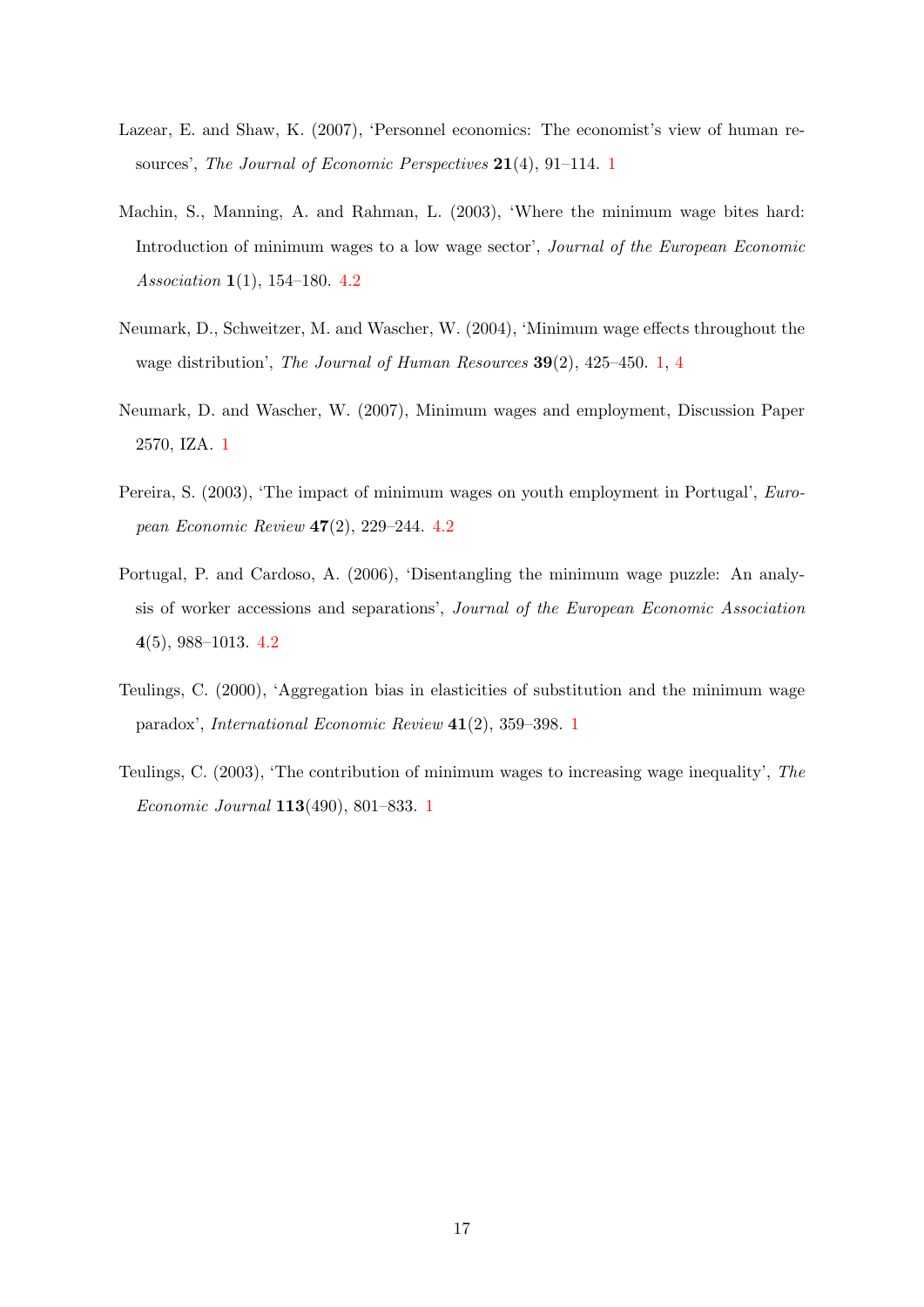<span id="page-17-0"></span>

Figure 1: Minimum wage nominal and real growth rates

<span id="page-17-1"></span>

Figure 2: Minimum wage, median and mean real wage growth rates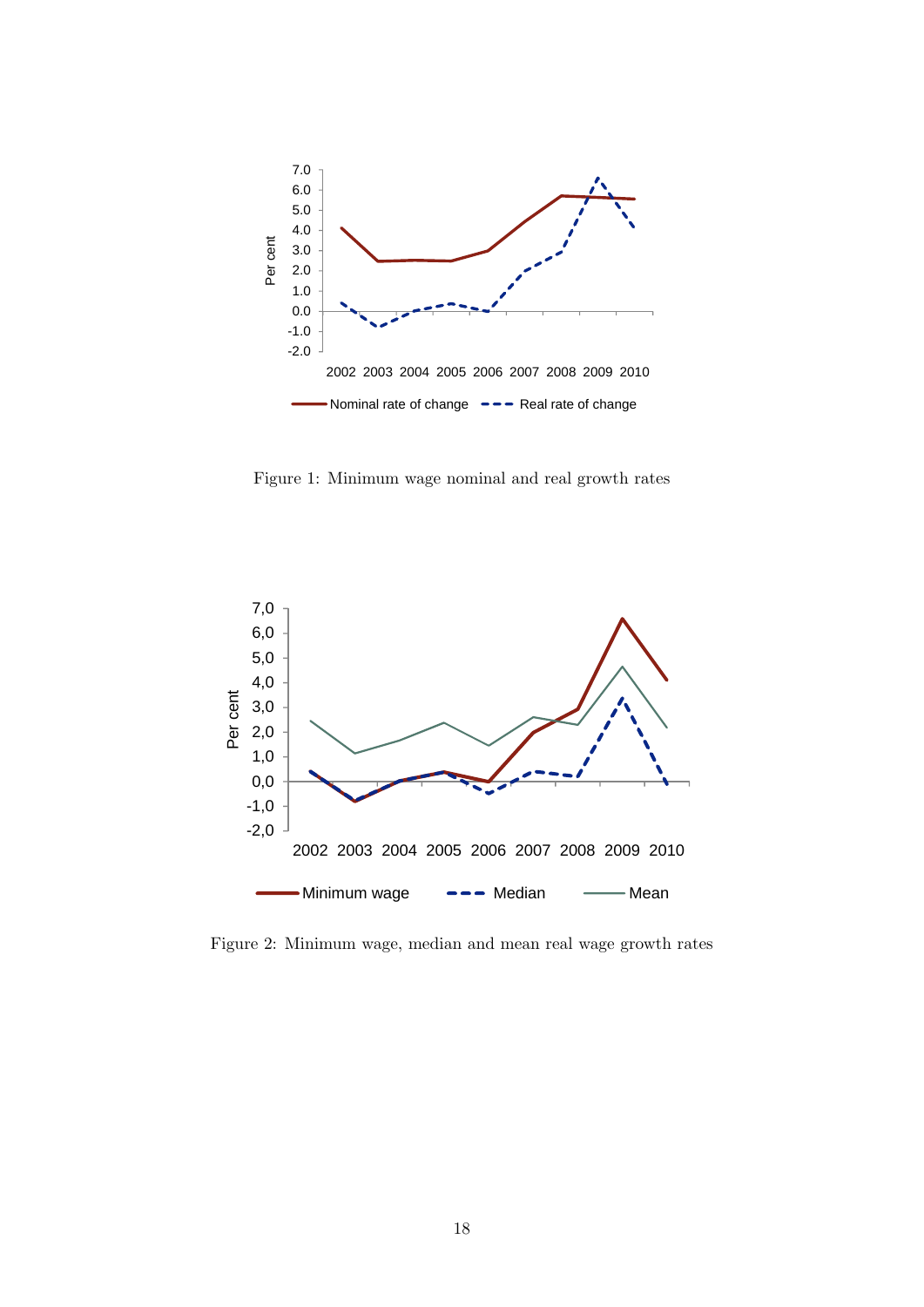<span id="page-18-0"></span>

Figure 3: Share of minimum-wage earners

<span id="page-18-1"></span>

Figure 4: Wage distributions in 2006 and 2010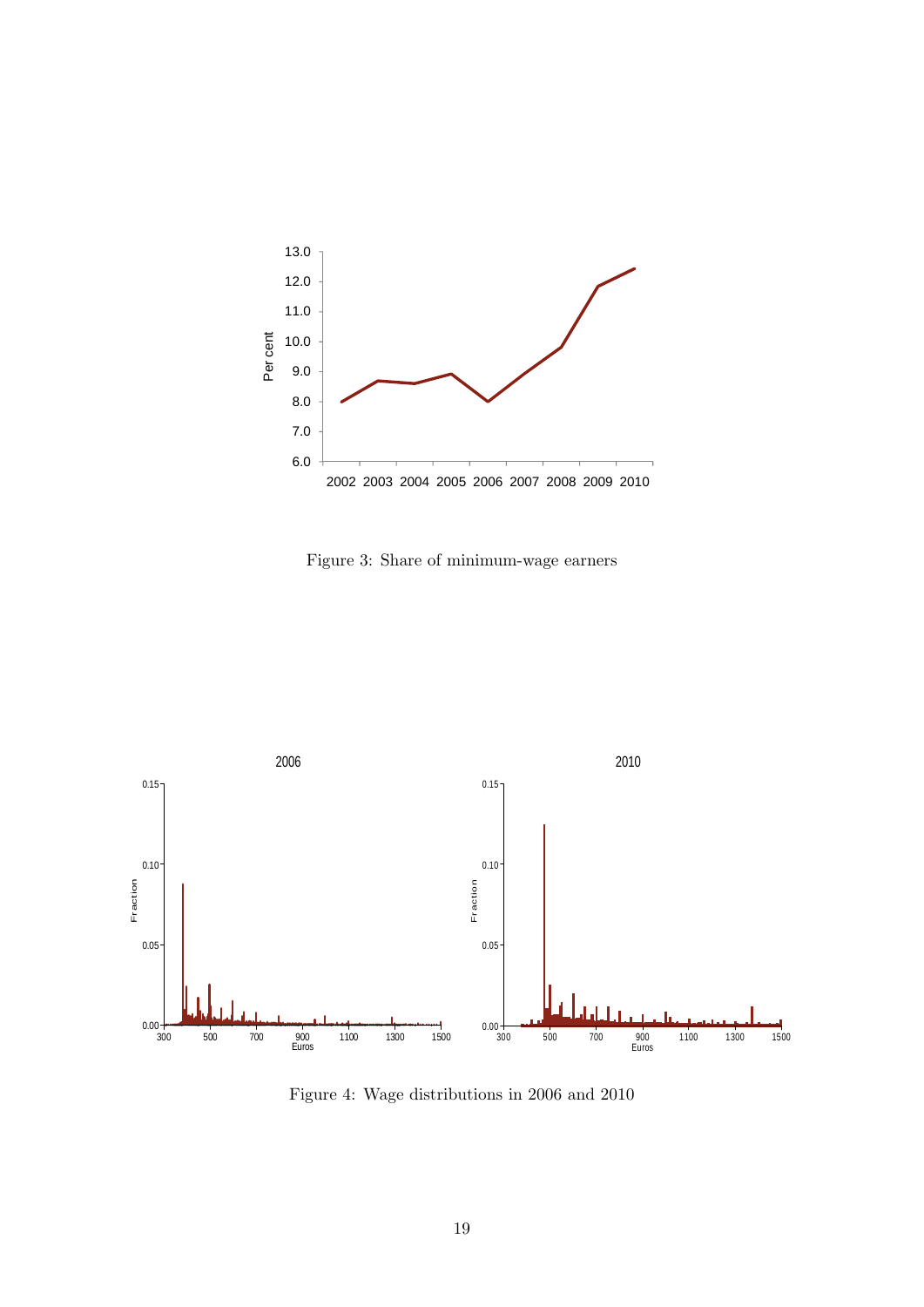<span id="page-19-0"></span>

Figure 5: Wage inequality: 50/10 ratio

<span id="page-19-1"></span>

Figure 6: Wave effect: Real wage growth rate up to the 75th percentile of previous year wage distribution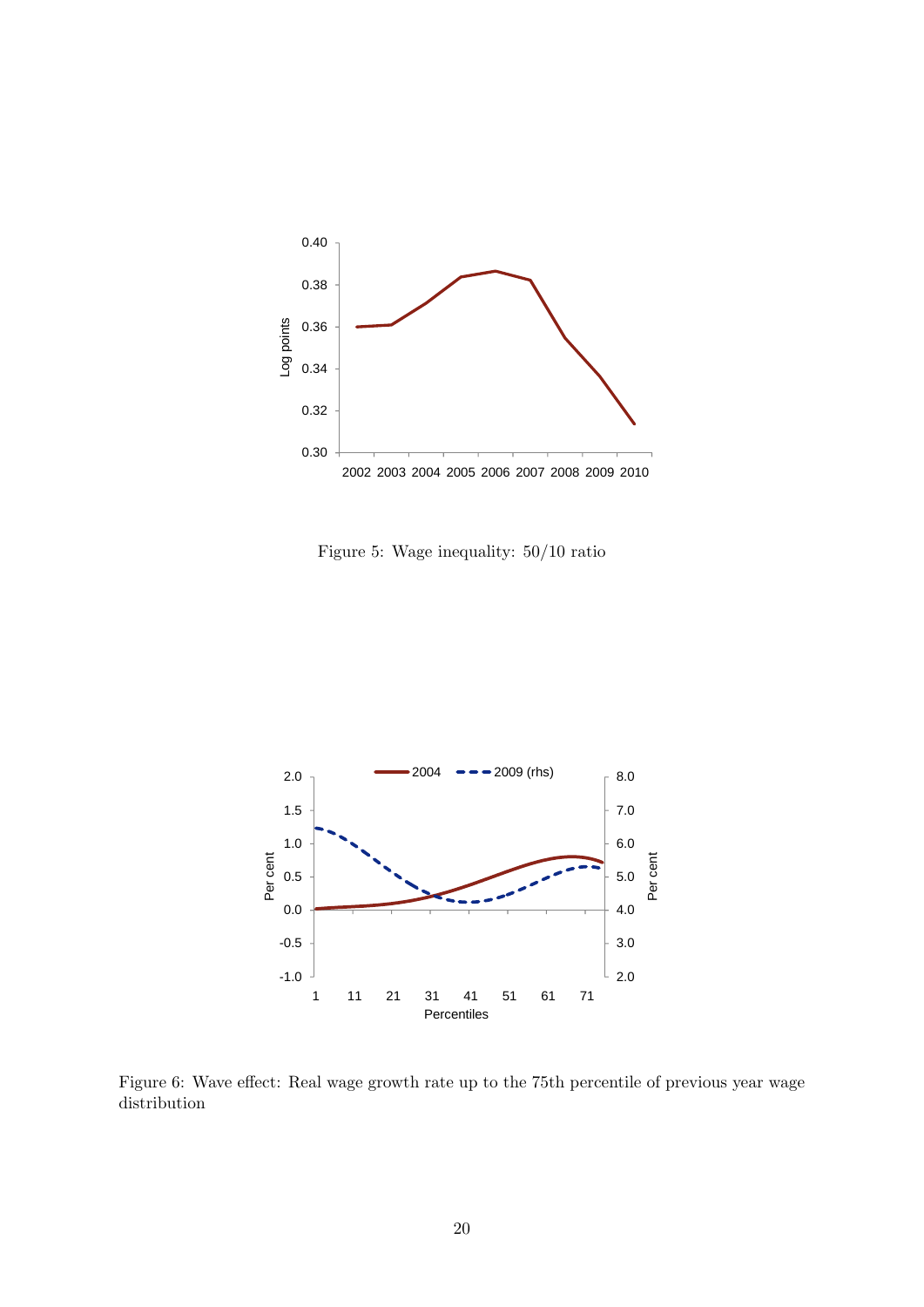<span id="page-20-0"></span>

Figure 7: Wage regressions: Marginal impact of a percentage point increase in the real minimum wage on wage growth by wage-level.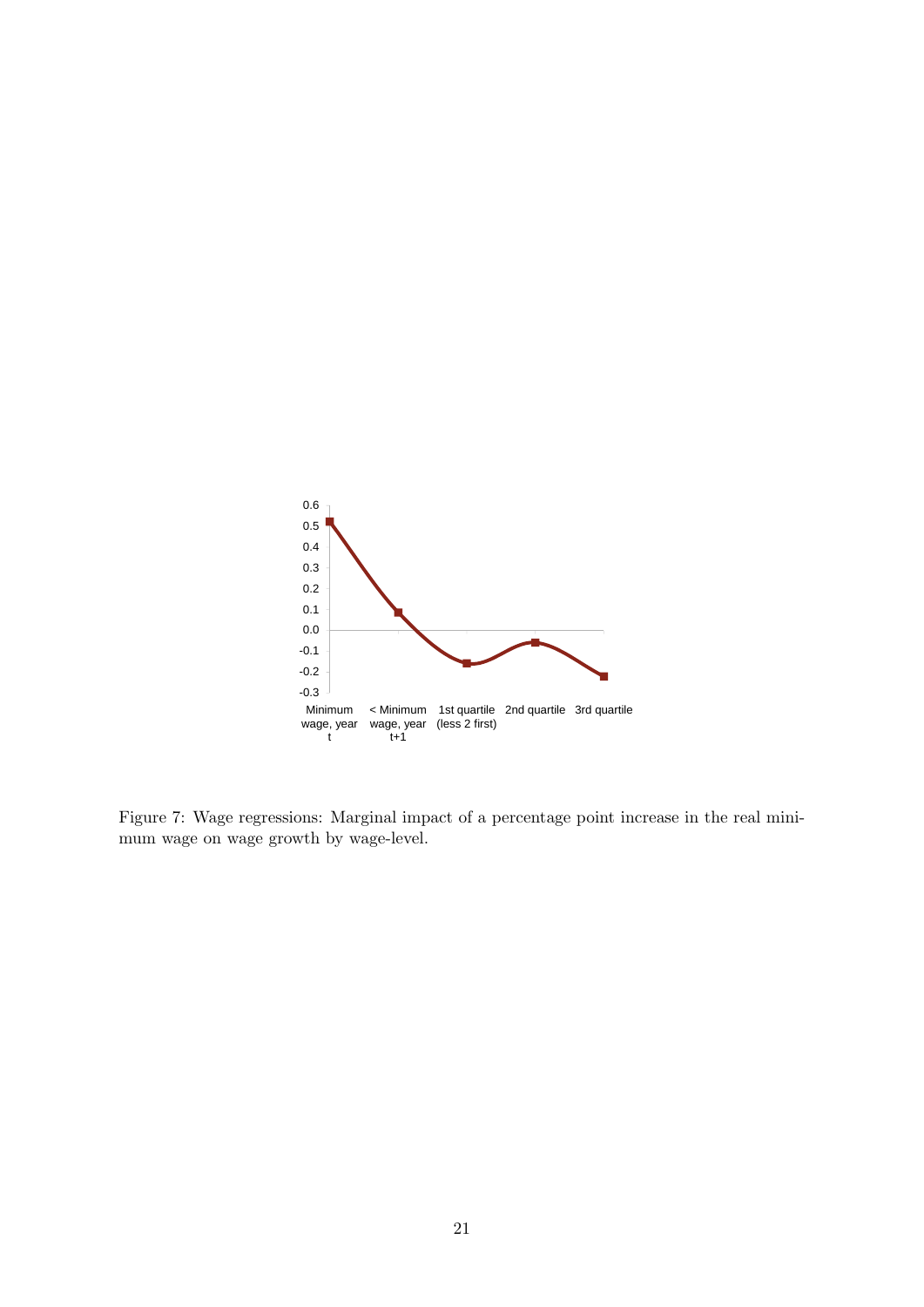<span id="page-21-0"></span>

|                                                | Linear probability model |           |            |           |           |           |           |           |  |  |  |
|------------------------------------------------|--------------------------|-----------|------------|-----------|-----------|-----------|-----------|-----------|--|--|--|
| $I(Emplogment_t)$                              | 2003                     | 2004      | 2005       | 2006      | 2007      | 2008      | 2009      | 2010      |  |  |  |
| Wage level indicator:                          |                          |           |            |           |           |           |           |           |  |  |  |
| $W_{t-1} = W_{t-1}^{\min}$                     | $-8.32$                  | $-7.81$   | $-9.00$    | $-8.40$   | $-7.96$   | $-8.98$   | $-8.61$   | $-7.24$   |  |  |  |
|                                                | (0.000)                  | (0.000)   | (0.000)    | (0.000)   | (0.000)   | (0.000)   | (0.000)   | (0.000)   |  |  |  |
| $W_{t-1} < W_t^{min}$                          | $-6.53$                  | $-7.08$   | $-7.72$    | $-7.56$   | $-7.47$   | $-7.71$   | $-7.78$   | $-6.72$   |  |  |  |
|                                                | (0.000)                  | (0.000)   | (0.000)    | (0.000)   | (0.000)   | (0.000)   | (0.000)   | (0.000)   |  |  |  |
| $W_t^{min} \leq W_{t-1} \leq Q_{.25}(W_{t-1})$ | $-5.46$                  | $-5.33$   | $-6.16$    | $-5.58$   | $-5.87$   | $-5.97$   | $-5.53$   | $-4.85$   |  |  |  |
|                                                | (0.000)                  | (0.000)   | (0.000)    | (0.000)   | (0.000)   | (0.000)   | (0.000)   | (0.000)   |  |  |  |
| $W_{t-1} \in Q_{.5}(W_{t-1})$                  | $-4.10$                  | $-3.55$   | $-3.84$    | $-3.32$   | $-3.82$   | $-4.45$   | $-4.65$   | $-3.51$   |  |  |  |
|                                                | (0.000)                  | (0.000)   | (0.000)    | (0.000)   | (0.000)   | (0.000)   | (0.000)   | (0.000)   |  |  |  |
| $W_{t-1} \in Q_{.75}(W_{t-1})$                 | $-2.43$                  | $-1.95$   | $-2.18$    | $-1.68$   | $-2.38$   | $-2.45$   | $-2.55$   | $-1.90$   |  |  |  |
|                                                | (0.000)                  | (0.000)   | (0.000)    | (0.000)   | (0.000)   | (0.000)   | (0.000)   | (0.000)   |  |  |  |
|                                                |                          |           |            |           |           |           |           |           |  |  |  |
|                                                | Probit model             |           |            |           |           |           |           |           |  |  |  |
| $I(Emplogment_t)$                              | 2003                     | 2004      | $\,2005\,$ | 2006      | 2007      | 2008      | 2009      | 2010      |  |  |  |
| Wage level indicator:                          |                          |           |            |           |           |           |           |           |  |  |  |
| $W_{t-1} = W_{t-1}^{min}$                      | $-8.92$                  | $-8.31$   | $-9.70$    | $-8.90$   | $-8.81$   | $-9.99$   | $-9.48$   | $-7.77$   |  |  |  |
|                                                | (0.000)                  | (0.000)   | (0.000)    | (0.000)   | (0.000)   | (0.000)   | (0.000)   | (0.000)   |  |  |  |
| $W_{t-1} < W_t^{min}$                          | $-7.30$                  | $-7.90$   | $-8.72$    | $-8.61$   | $-8.40$   | $-9.08$   | $-9.11$   | $-7.77$   |  |  |  |
|                                                | (0.000)                  | (0.000)   | (0.000)    | (0.000)   | (0.000)   | (0.000)   | (0.000)   | (0.000)   |  |  |  |
| $W_t^{min} \leq W_{t-1} \leq Q_{.25}(W_{t-1})$ | $-6.20$                  | $-6.06$   | $-7.08$    | $-6.28$   | $-6.85$   | $-7.30$   | $-6.73$   | $-5.71$   |  |  |  |
|                                                | (0.000)                  | (0.000)   | (0.000)    | (0.000)   | (0.000)   | (0.000)   | (0.000)   | (0.000)   |  |  |  |
| $W_{t-1} \in Q_{.5}(W_{t-1})$                  | $-4.74$                  | $-4.23$   | $-4.63$    | $-3.99$   | $-4.62$   | $-5.54$   | $-5.66$   | $-4.32$   |  |  |  |
|                                                | (0.000)                  | (0.000)   | (0.000)    | (0.000)   | (0.000)   | (0.000)   | (0.000)   | (0.000)   |  |  |  |
| $W_{t-1} \in Q_{.75}(W_{t-1})$                 | $-2.92$                  | $-2.45$   | $-2.78$    | $-2.23$   | $-3.08$   | $-3.37$   | $-3.38$   | $-2.51$   |  |  |  |
|                                                | (0.000)                  | (0.000)   | (0.000)    | (0.000)   | (0.000)   | (0.000)   | (0.000)   | (0.000)   |  |  |  |
|                                                |                          |           |            |           |           |           |           |           |  |  |  |
| No. of observations                            | 2,063,683                | 2,100,410 | 2,118,697  | 2,137,751 | 2,176,748 | 2,250,426 | 2,293,273 | 2,236,537 |  |  |  |
| Other control variables                        | $-$ Yes $-$              |           |            |           |           |           |           |           |  |  |  |

Table 1: Employment status: Year-by-year linear probability and probit models, 2003-2010

Notes: p-values in parentheses.  $Q_{.75}(W_{t-1})$  stands for the 3rd quartile of year's  $t - 1$  wage distribution; similarly for other quartiles. See text for the full set of variables included. Coefficients were multiplied by 100 to be interpretable as the percentage change in the probability of remaining employed between two consecutive years for each level of the initial wage relatively to those with wages in the top quartile. For instance, an individual earning the minimum wage in 2002 will be 8.3 percentage points less likely to remain employedin <sup>2003</sup> than an individual with <sup>a</sup> wage in the top quartile, but otherwise equa<sup>l</sup> (age, gender, industry, etc).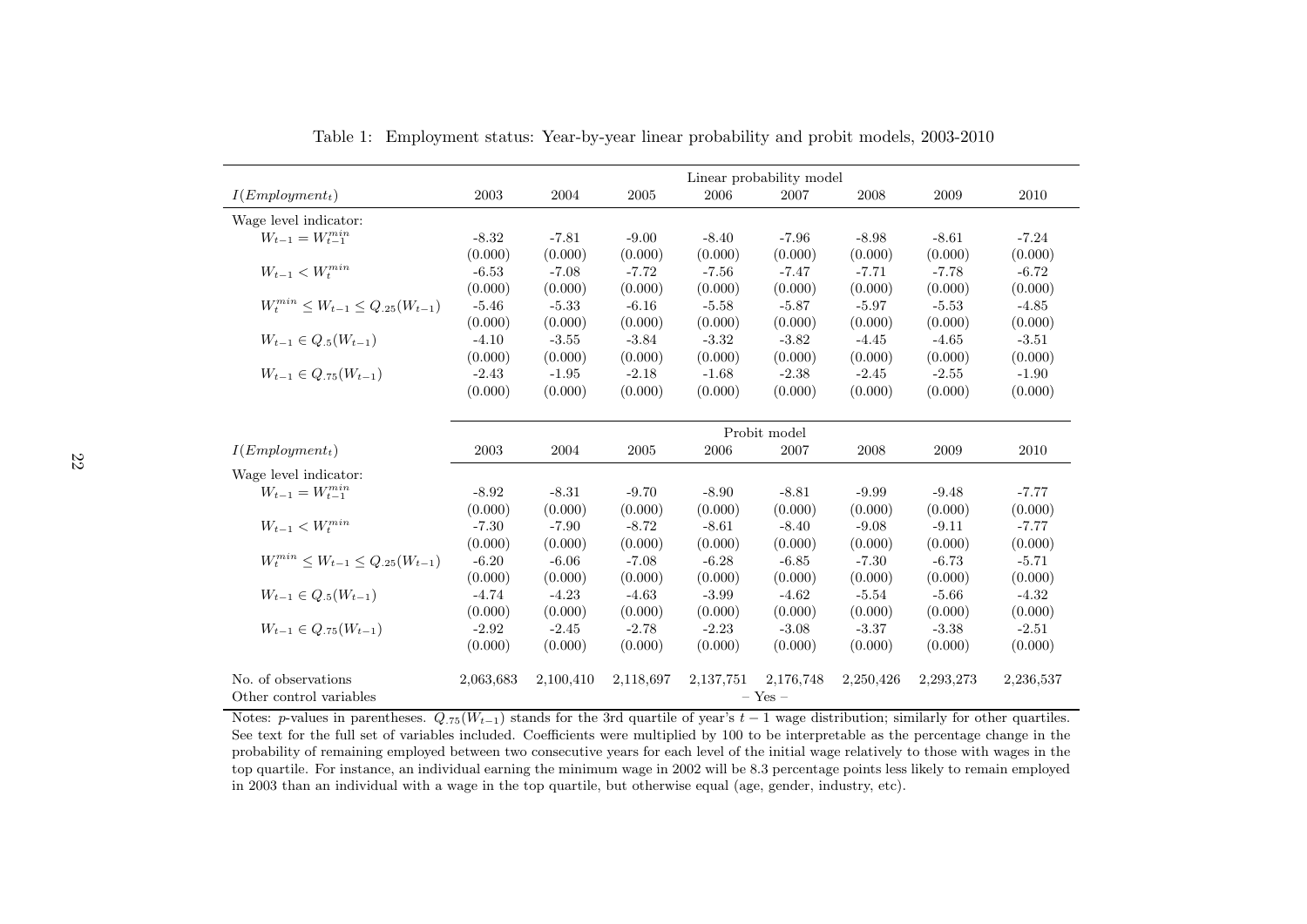|                                                 | Employment<br>(1)     | Wages<br>(2) | Elasticity<br>$(3)=(1)/(2)$ |
|-------------------------------------------------|-----------------------|--------------|-----------------------------|
| Wage level indicator:                           |                       |              |                             |
| $W_{t-1} = W_{t-1}^{min}$                       | $-7.21$               | 15.80        |                             |
|                                                 | (0.000)               | (0.000)      |                             |
| $W_{t-1} < W_{t}^{min}$                         | $-5.88$               | 14.69        |                             |
|                                                 | (0.000)               | (0.000)      |                             |
| $W_t^{min} \leq W_{t-1} \leq Q_{.25}(W_{t-1})$  | $-4.42$               | 12.05        |                             |
|                                                 | (0.000)               | (0.000)      |                             |
| $W_{t-1} \in Q_5(W_{t-1})$                      | $-2.56$               | 9.22         |                             |
|                                                 | (0.000)               | (0.000)      |                             |
| $W_{t-1} \in Q_{.75}(W_{t-1})$                  | $-1.11$               | 5.35         |                             |
|                                                 | (0.000)               | (0.000)      |                             |
| $\Delta W_t^{min,real}$ × Wage level indicator: |                       |              |                             |
| $W_{t-1} = W_{t-1}^{min}$                       | $-0.56$               | 0.52         | $-1.08$                     |
|                                                 | (0.000)               | (0.000)      |                             |
| $W_{t-1} < W_t^{min}$                           | $-0.45$               | 0.09         | $-5.26$                     |
|                                                 | (0.000)               | (0.000)      |                             |
| $W_t^{min} \leq W_{t-1} \leq Q_{.25}(W_{t-1})$  | $-0.26$               | $-0.16$      | 1.64                        |
|                                                 | (0.000)               | (0.000)      |                             |
| $W_{t-1} \in Q_{.5}(W_{t-1})$                   | $-0.31$               | $-0.06$      | 5.23                        |
|                                                 | (0.000)               | (0.000)      |                             |
| $W_{t-1} \in Q_{75}(W_{t-1})$                   | $-0.17$               | $-0.22$      | 0.76                        |
|                                                 | (0.000)               | (0.000)      |                             |
| No. of observations                             | 17,377,525 14,721,929 |              |                             |
| Other control variable                          | $-$ Yes $-$           |              |                             |
|                                                 |                       |              |                             |

<span id="page-22-1"></span><span id="page-22-0"></span>Table 2: Employment status and wages: Firm fixed effects linear probability

Notes: p-values in parentheses.  $Q_{.75}(W_{t-1})$  stands for the 3rd quartile of year's  $t-1$  wage distribution; similarly for other quartiles. See text for the full set of variables included. Conditional on a 2% increase in the real minimum wage (roughly, the average in the period), the coefficients were multiplied by 100 to be interpretable as the percentage change in the probability of remaining employed between two consecutive years for each level of the initial wage relatively to those with wages in the top quartile. For instance, an individual earning the minimum wage in a particular year will be 7.2 percentage points less likely to remain employed in the following year than an individual with a wage in the top quartile, but otherwise equal (age, gender, industry, etc). In addition, for each percentage point above 2% in the growth rate of the minimum wage, employment probability decreases by 0.56 percentage points.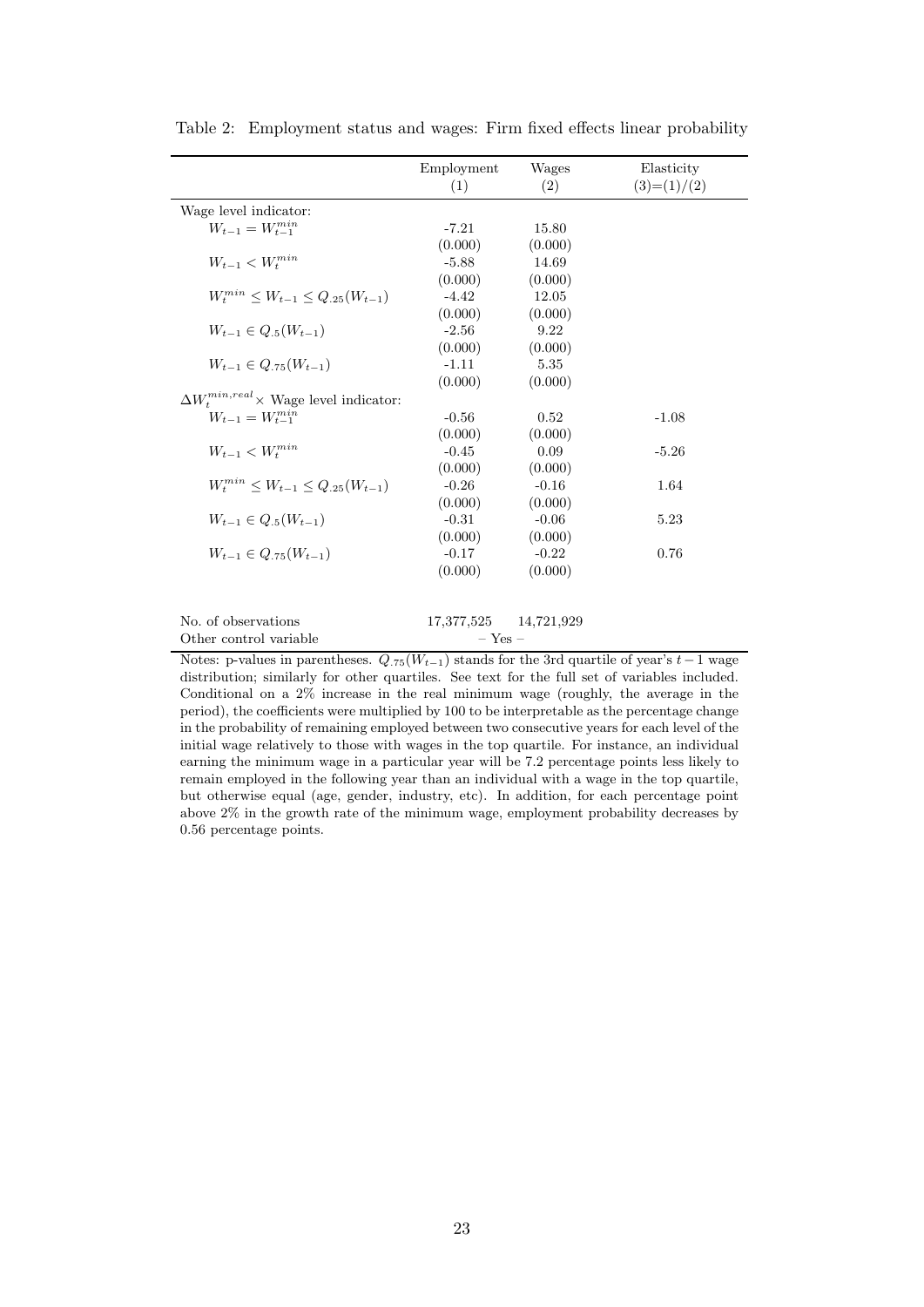|                                                 | Young workers $(< 25$ years) |           |                          | Manufacturing |           |                   | Construction  |           | <b>Services</b>          |            |           |                   |
|-------------------------------------------------|------------------------------|-----------|--------------------------|---------------|-----------|-------------------|---------------|-----------|--------------------------|------------|-----------|-------------------|
|                                                 | Employ                       | Wages     | $\varepsilon_W^E$        | Employ        | Wages     | $\varepsilon_W^E$ | <b>Employ</b> | Wages     | $\varepsilon_W^E$        | Employ     | Wages     | $\varepsilon_W^E$ |
|                                                 | (1)                          | (2)       | (3)                      | (4)           | (5)       | (6)               | (7)           | (8)       | (9)                      | (10)       | (11)      | (12)              |
| Wage level indicator:                           |                              |           |                          |               |           |                   |               |           |                          |            |           |                   |
| $W_{t-1} = W_{t-1}^{min}$                       | $-6.72$                      |           |                          | $-5.70$       |           |                   | $-6.48$       |           |                          | $-8.03$    |           |                   |
|                                                 | (0.000)                      |           |                          | (0.000)       |           |                   | (0.000)       |           |                          | (0.000)    |           |                   |
| $W_{t-1} < W_t^{min}$                           | $-7.36$                      |           |                          | $-5.43$       |           |                   | $-6.82$       |           |                          | $-5.85$    |           |                   |
|                                                 | (0.000)                      |           |                          | (0.000)       |           |                   | (0.000)       |           |                          | (0.000)    |           |                   |
| $W_t^{min} \leq W_{t-1} \leq Q_{.25}(W_{t-1})$  | $-10.35$                     |           |                          | $-4.32$       |           |                   | $-5.91$       |           |                          | $-4.09$    |           |                   |
|                                                 | (0.000)                      |           |                          | (0.000)       |           |                   | (0.000)       |           |                          | (0.000)    |           |                   |
| $W_{t-1} \in Q_{.5}(W_{t-1})$                   | $-5.28$                      |           |                          | $-3.26$       |           |                   | $-3.90$       |           |                          | $-1.85$    |           |                   |
|                                                 | (0.000)                      |           |                          | (0.000)       |           |                   | (0.000)       |           |                          | (0.000)    |           |                   |
| $W_{t-1} \in Q_{.75}(W_{t-1})$                  | $-2.41$                      |           |                          | $-1.71$       |           |                   | $-2.42$       |           |                          | $-0.56$    |           |                   |
|                                                 | (0.000)                      |           |                          | (0.000)       |           |                   | (0.000)       |           |                          | (0.000)    |           |                   |
| $\Delta W_t^{min,real}$ × Wage level indicator: |                              |           |                          |               |           |                   |               |           |                          |            |           |                   |
| $W_{t-1} = W_{t-1}^{\min}$                      | $-0.74$                      | 0.55      | $-1.35$                  | $-0.71$       | 0.70      | $-1.02$           | $-0.61$       | 0.64      | $-0.95$                  | $-0.46$    | 0.46      | $-1.01$           |
|                                                 | (0.000)                      | (0.000)   |                          | (0.000)       | (0.000)   |                   | (0.000)       | (0.000)   |                          | (0.000)    | (0.000)   |                   |
| $W_{t-1} < W_{t}^{min}$                         | $-0.38$                      | 0.09      | $-4.04$                  | $-0.45$       | 0.37      | $-1.20$           | $-0.51$       | 0.35      | $-1.43$                  | $-0.27$    | $-0.09$   | 3.04              |
|                                                 | (0.000)                      | (0.001)   |                          | (0.000)       | (0.000)   |                   | (0.000)       | (0.000)   |                          | (0.000)    | (0.000)   |                   |
| $W_t^{min} \leq W_{t-1} \leq Q_{.25}(W_{t-1})$  | $-2.25$                      | $-0.36$   | $\overline{\phantom{a}}$ | $-0.54$       | 0.23      | $-2.35$           | $-0.27$       | 0.15      | $-1.83$                  | $-0.15$    | $-0.32$   | 0.47              |
|                                                 | (0.000)                      | (0.318)   |                          | (0.000)       | (0.000)   |                   | (0.000)       | (0.000)   |                          | (0.000)    | (0.000)   |                   |
| $W_{t-1} \in Q_{.5}(W_{t-1})$                   | $-0.27$                      | $-0.08$   | 3.47                     | $-0.28$       | 0.12      | $-2.33$           | $-0.45$       | 0.30      | $-1.50$                  | $-0.26$    | $-0.16$   | 1.64              |
|                                                 | (0.000)                      | (0.001)   |                          | (0.000)       | (0.000)   |                   | (0.000)       | (0.000)   |                          | (0.000)    | (0.000)   |                   |
| $W_{t-1} \in Q_{.75}(W_{t-1})$                  | $-0.24$                      | $-0.01$   | $\sim$                   | $-0.12$       | $-0.06$   | 1.93              | $-0.33$       | $-0.04$   | $\overline{\phantom{a}}$ | $-0.14$    | $-0.24$   | 0.61              |
|                                                 | (0.000)                      | (0.630)   |                          | (0.000)       | (0.000)   |                   | (0.000)       | (0.043)   |                          | (0.000)    | (0.000)   |                   |
| No. of observations                             | 2,184,150                    | 1,720,885 |                          | 4,456,811     | 3,878,574 |                   | 2,120,848     | 1,698,736 |                          | 10,799,866 | 9,144,619 |                   |
| Other control variables                         |                              |           |                          |               |           |                   | $-$ Yes $-$   |           |                          |            |           |                   |

Table 3: Employment status and wages: Firm fixed effects linear probability by age level and industry

<span id="page-23-0"></span>Notes:  $\varepsilon_W^E$  stands for the employment-to-wage elascity. See notes to Table [2.](#page-22-1)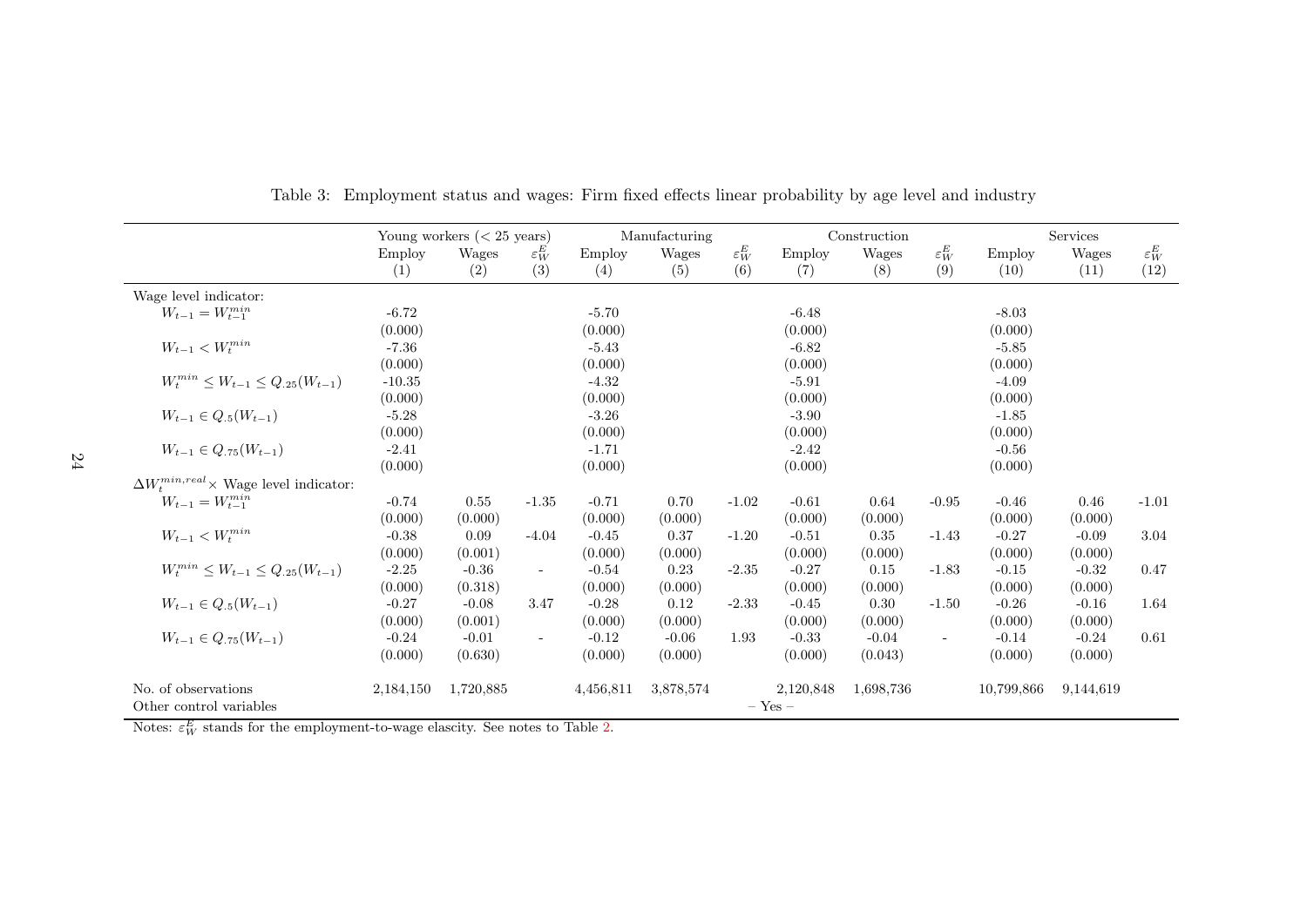<span id="page-24-0"></span>

|                                                           | Match<br>(1)          | Wages<br>(2) | Elasticity<br>$(3)=(1)/(2)$ |
|-----------------------------------------------------------|-----------------------|--------------|-----------------------------|
| Wage level indicator:                                     |                       |              |                             |
| $W_{t-1} = W_{t-1}^{min}$                                 | $-7.22$               | 12.53        |                             |
|                                                           | (0.000)               | (0.000)      |                             |
| $\boldsymbol{W}_{t-1}<\boldsymbol{W}_{t}^{min}$           | $-6.26$               | 11.43        |                             |
|                                                           | (0.000)               | (0.000)      |                             |
| $W_t^{min} \leq W_{t-1} \leq Q_{.25}(W_{t-1})$            | $-4.65$               | 9.42         |                             |
|                                                           | (0.000)               | (0.000)      |                             |
| $W_{t-1} \in Q_5(W_{t-1})$                                | $-2.52$               | 7.50         |                             |
|                                                           | (0.000)               | (0.000)      |                             |
| $W_{t-1} \in Q_{.75}(W_{t-1})$                            | $-0.79$               | 4.58         |                             |
|                                                           | (0.000)               | (0.000)      |                             |
| $\Delta W^{min,real}_{\tau} \times$ Wage level indicator: |                       |              |                             |
| $W_{t-1} = W_{t-1}^{min}$                                 | $-0.74$               | 0.63         | $-1.18$                     |
|                                                           | (0.000)               | (0.000)      |                             |
| $W_{t-1} < W_t^{min}$                                     | $-0.47$               | 0.24         | $-1.98$                     |
|                                                           | (0.000)               | (0.000)      |                             |
| $W_t^{min} \leq W_{t-1} \leq Q_{.25}(W_{t-1})$            | $-0.27$               | 0.00         |                             |
|                                                           | (0.000)               | (0.891)      |                             |
| $W_{t-1} \in Q_{.5}(W_{t-1})$                             | $-0.30$               | 0.00         |                             |
|                                                           | (0.000)               | (0.675)      |                             |
| $W_{t-1} \in Q_{75}(W_{t-1})$                             | $-0.09$               | $-0.17$      | 0.54                        |
|                                                           | (0.000)               | (0.000)      |                             |
| No. of observations                                       | 17,733,720 13,239,530 |              |                             |
| Other control variables                                   | $-$ Yes $-$           |              |                             |

<span id="page-24-1"></span>Table 4: Match status and wages: Firm fixed effects linear probability

Notes: p-values in parentheses.  $Q_{.75}(W_{t-1})$  stands for the 3rd quartile of year's  $t-1$  wage distribution; similarly for other quartiles. See text for the full set of variables included. Conditional on a 2% increase in the real minimum wage, the coefficients were multiplied by 100 to be interpretable as the percentage change in the probability of remaining employed between two consecutive years for each level of the initial wage relatively to those with wages in the top quartile. For instance, an individual earning the minimum wage in a particular year will be 7.2 percentage points less likely to remain in the same match in the following year than an individual with a wage in the top quartile, but otherwise equal (age, gender, industry, etc). In addition, for each percentage point above 2% in the growth rate of the minimum wage, the probability of staying in the same match further decreases by 0.74 percentage points.